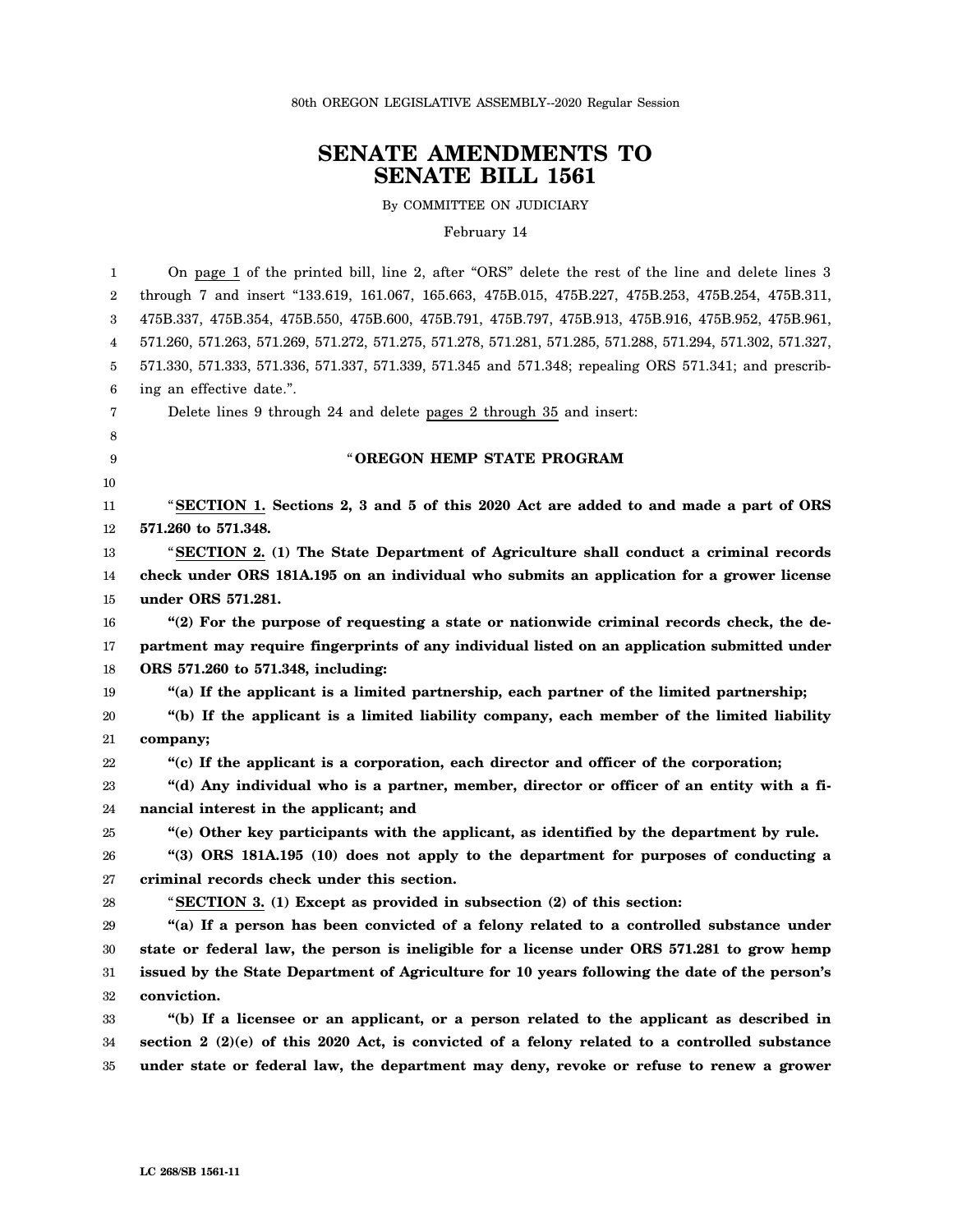1 **license under ORS 571.281 during the 10 years following the date of conviction.**

2 3 **"(2) This section does not apply to a person who was registered to grow hemp with the department before October 31, 2019.**

4 5 "**SECTION 4. Section 3 of this 2020 Act applies to convictions before, on and after October 31, 2019.**

6 7 8 "**SECTION 5. The Legislative Assembly finds and declares that the development and administration of the Oregon Hemp State Program described in ORS 571.263 will move the State of Oregon and its residents to the forefront of the hemp industry.**

9

"**SECTION 6.** ORS 571.260 is amended to read:

10 11 "571.260. ORS 571.260 to 571.348 shall be known and may be cited as the [*Oregon Industrial Hemp Agricultural Pilot Program and Research Act*] **Oregon Hemp Act**.

12 "**SECTION 7.** ORS 571.263 is amended to read:

13 14 15 16 "571.263. The State Department of Agriculture shall administer an Oregon [*Industrial Hemp Agricultural Pilot Program for the purpose of studying the growth, cultivation and marketing of industrial*] **Hemp State Program for the production, processing and sale of** hemp in this state. In carrying out the program, the department:

17 "(1) Shall administer ORS 571.260 to 571.348[*;*]**.**

18 19 20 21 22 **"(2)(a) Shall adopt rules to implement a state plan for the production of hemp in accordance with the Agriculture Improvement Act of 2018 (P.L. 115-334) and subsequent federal law. The rules adopted under this subsection must conform to, and not be more restrictive than, the rules related to hemp promulgated by the United States Department of Agriculture.**

23 24 **"(b) In adopting rules under this subsection, the State Department of Agriculture shall include public input.**

25 26 27 **"(c) The rules adopted under this subsection may include the adoption by reference of any federal laws, rules, regulations or guidelines, or standards, practices or requirements related to the production of hemp.**

28 29 "[*(2)*] **(3)** Shall adopt by rule any record keeping and reporting requirements necessary to administer the program[*;*]**.**

30 31 32 33 "[*(3)*] **(4)** May purchase, possess, seize or dispose of [*industrial*] hemp products or commodities as the [*department*] **State Department of Agriculture** deems necessary to enforce and ensure compliance with ORS 571.260 to 571.348 or department rules relating to ORS 571.260 to 571.348[*; and*]**.**

34 35 "[*(4)*] **(5)** May exercise any other power or perform any other function necessary to administer the program.

36 "**SECTION 8.** ORS 571.269 is amended to read:

37 "571.269. As used in ORS 571.260 to 571.348:

38 "(1) 'Agricultural hemp seed' means Cannabis seed:

39 "(a) That is sold to or intended to be sold to [*registered*] **licensed** growers for planting; or

40 41 "(b) That remains in an unprocessed or partially processed condition that is capable of germination.

42 "(2) 'Crop' means [*industrial*] hemp grown under a single [*registration*] **license**.

43 "(3) 'Grower' means a person, joint venture or cooperative that produces [*industrial*] hemp.

44 45 "(4) 'Handler' means a person, joint venture or cooperative that receives [*industrial*] hemp for processing into commodities, products or agricultural hemp seed **and any other activities identi-**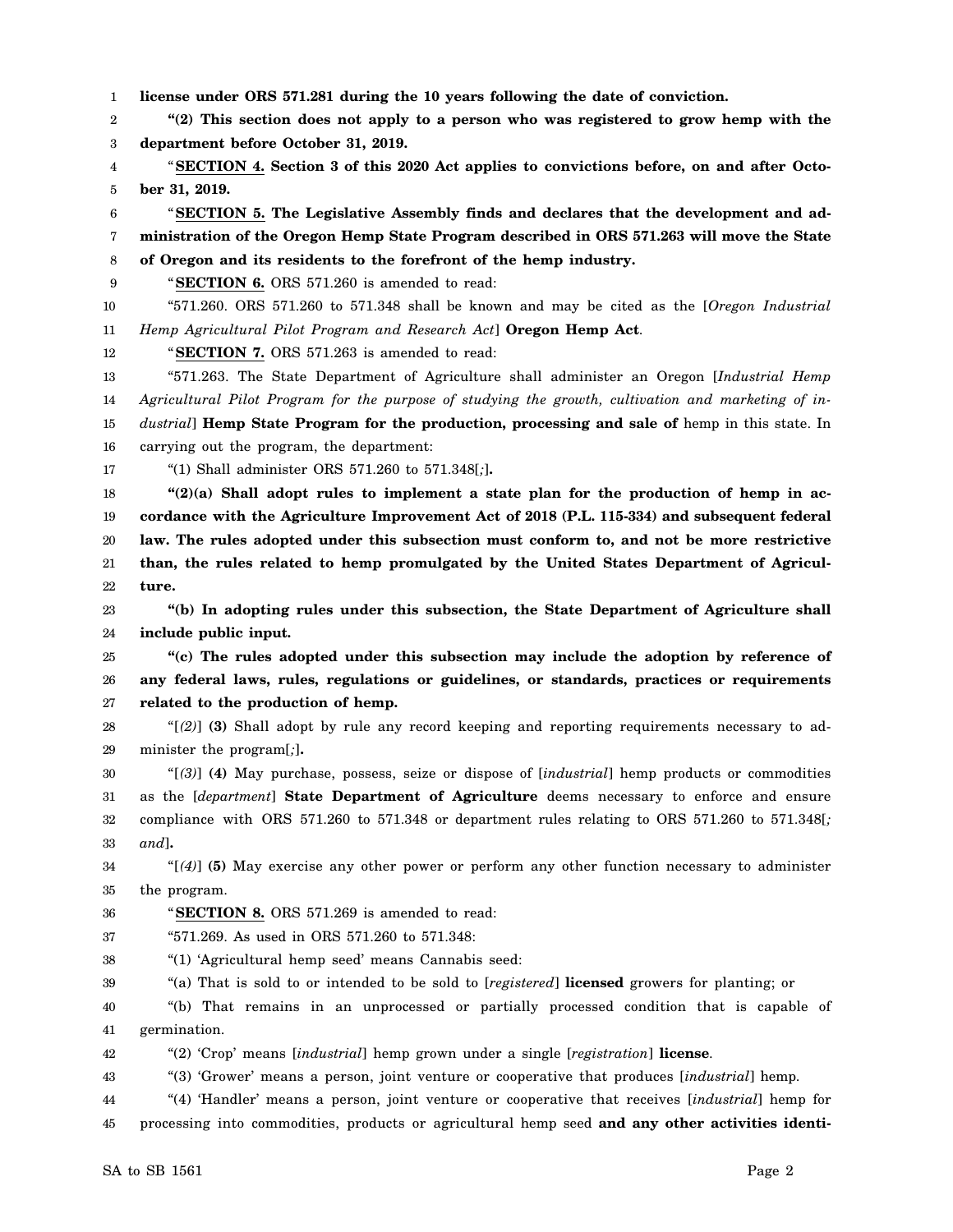1 2 3 4 5 6 7 8 9 10 11 12 13 14 15 16 17 18 19 20 21 22 23 24 25 26 27 28 29 30 31 32 33 34 35 36 37 38 39 40 41 42 43 44 45 **fied by the State Department of Agriculture by rule**. "[*(5) 'Industrial hemp':*] "[*(a) Except as provided in this paragraph, means all nonseed parts and varieties of the Cannabis plant, whether growing or not, that contain an average tetrahydrocannabinol concentration that does not exceed 0.3 percent on a dry weight basis. The State Department of Agriculture, by rule, may adopt any higher average tetrahydrocannabinol concentration limit established in federal law.*] "[*(b) Means any Cannabis seed:*] "[*(A) That is part of a crop;*] "[*(B) That is retained by a grower for future planting;*] "[*(C) That is agricultural hemp seed;*] "[*(D) That is for processing into or for use as agricultural hemp seed; or*] "[*(E) That has been processed in a manner or to an extent that the Cannabis seed is incapable of germination.*] "[*(c) Does not mean industrial hemp commodities or products.*] "**(5) 'Hemp' means the plant species Cannabis sativa that: "(a) Has a tetrahydrocannabinol concentration that complies with the concentration specified by the department by rule; and "(b) Has the meaning as defined by the department by rule.** "(6) '[*Industrial*] Hemp concentrate' means [*an industrial*] **a** hemp product obtained by separating cannabinoids from [*industrial*] hemp by: "(a) A mechanical process; "(b) A chemical extraction process using a nonhydrocarbon-based solvent, such as water, vegetable glycerin, vegetable oils, animal fats, isopropyl alcohol or ethanol; "(c) A chemical extraction process using carbon dioxide, provided that the process does not involve the use of high heat or pressure; or "(d) Any other process identified by the department by rule. "(7) '[*Industrial*] Hemp extract' means [*an industrial*] **a** hemp product obtained by separating cannabinoids from [*industrial*] hemp by: "(a) A chemical extraction process using a hydrocarbon-based solvent, such as butane, hexane or propane; "(b) A chemical extraction process using carbon dioxide, if the process uses high heat or pressure; or "(c) Any other process identified by the department by rule. "**(8) 'Licensee' means a grower, handler, agricultural hemp seed producer or other person licensed under ORS 571.281.** "**SECTION 9.** ORS 571.272 is amended to read: "571.272. (1) [*Industrial*] Hemp is an agricultural product that is subject to regulation by the State Department of Agriculture. "(2) For purposes of ORS chapter 616, the department may not consider [*industrial*] hemp or [*industrial*] hemp commodities or products to be an adulterant. "**SECTION 10.** ORS 571.275 is amended to read: "571.275. (1) The Oregon Liquor Control Commission may purchase, possess, seize or dispose of [*industrial*] hemp products or commodities located on a premises licensed under ORS 475B.070, 475B.090, 475B.100, 475B.105 or 475B.560 or other area under the control of the premises licensee as the commission deems necessary to enforce and ensure compliance with: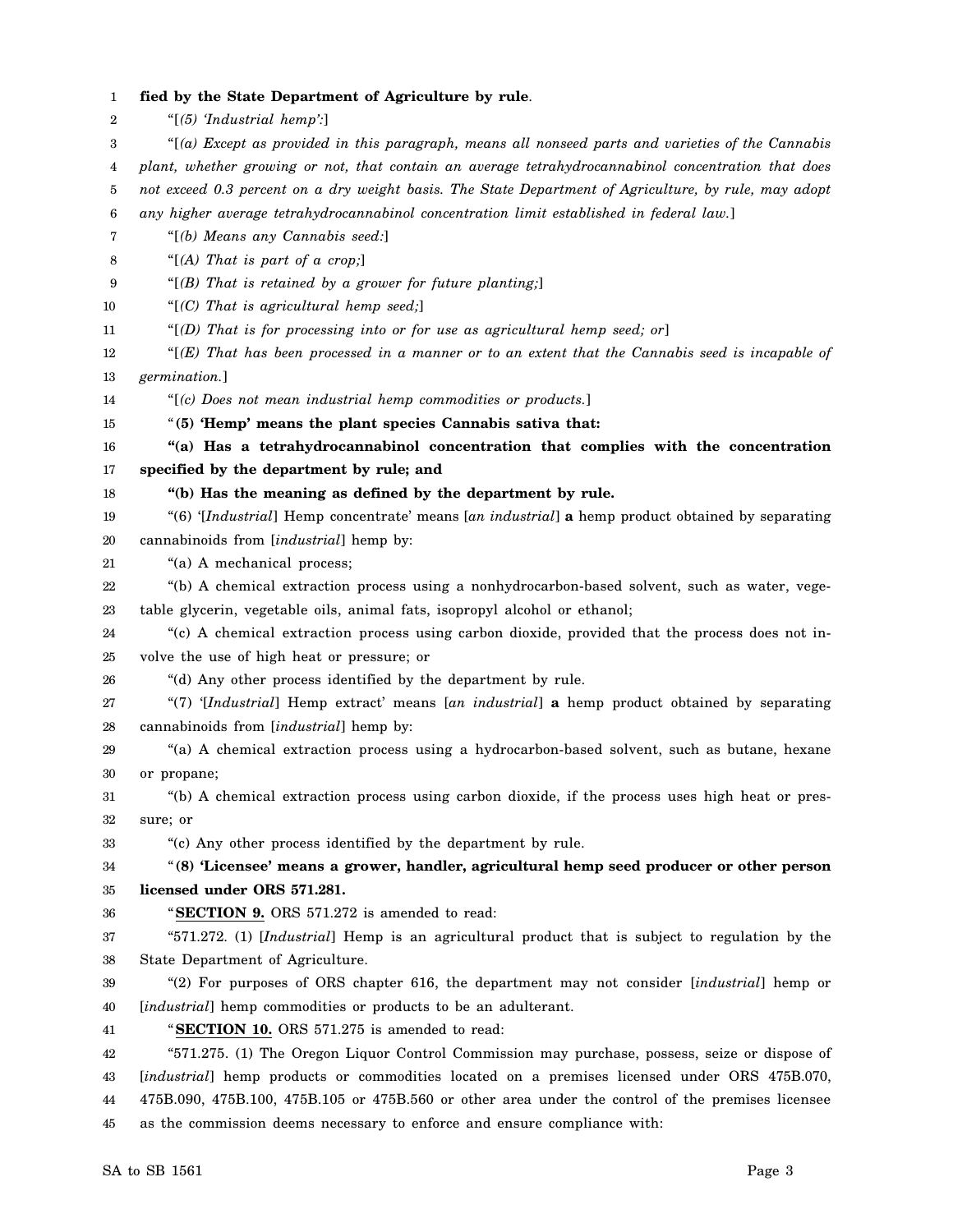1 2 3 "(a) ORS 475B.010 to 475B.545, 475B.550 to 475B.590 or 475B.600 to 475B.655 or rules adopted by the commission relating to ORS 475B.010 to 475B.545, 475B.550 to 475B.590 or 475B.600 to 475B.655; or

4 5 6 7 "(b) Any provision in ORS 571.260 to 571.348 or in rules adopted by the commission or State Department of Agriculture under ORS 571.260 to 571.348 that makes a requirement, restriction or other provision of ORS 475B.010 to 475B.545, 475B.550 to 475B.590 or 475B.600 to 475B.655 applicable to [*industrial*] hemp.

8 9 10 11 12 13 "(2) If the commission purchases, possesses, seizes or disposes of [*industrial*] hemp products or commodities under this section to enforce or ensure compliance with a provision of ORS 571.260 to 571.348 or rule adopted by the department under ORS 571.260 to 571.348 that makes a requirement, restriction or other provision of ORS 475B.010 to 475B.545, 475B.550 to 475B.590 or 475B.600 to 475B.655 applicable to [*industrial*] hemp, the commission shall notify the department of the commission action as soon as practicable.

14

"**SECTION 11.** ORS 571.278 is amended to read:

15 16 17 18 19 "571.278. There is established in the State Treasury, separate and distinct from the General Fund, the [*Industrial*] Hemp Fund. Interest earned by the fund shall be credited to the fund. The fund shall consist of all moneys credited to or deposited in the fund. Moneys in the fund are continuously appropriated to the State Department of Agriculture for the purposes of implementing, administering and enforcing ORS 571.260 to 571.348.

20

"**SECTION 12.** ORS 571.281 is amended to read:

21 22 "571.281. (1)**(a)** To grow or handle [*industrial*] hemp, a person must be [*registered with*] **licensed by** the State Department of Agriculture as a grower or handler.

23 24 25 26 "**(b) The department may identify by rule activities related to growing or handling hemp in addition to those described in ORS 571.269, and may require licensure to engage in those activities. The department may issue, renew, suspend, revoke or refuse to issue or renew a license required pursuant to this subsection.**

27 28 29 "(2)(a) Only a grower or handler [*registered*] **licensed** under this section may produce agricultural hemp seed. For a grower or handler to produce agricultural hemp seed, the grower or handler must be [*registered with*] **licensed by** the department as an agricultural hemp seed producer.

30

31 32 33 "(A) A grower [*registered*] **licensed** under this section that retains agricultural hemp seed for the purpose of personally propagating [*industrial*] hemp in a subsequent year is not required to [*register with*] **be licensed by** the department as an agricultural hemp seed producer; and

34 35 36 37 "(B) A grower or handler [*registered*] **licensed** under this section that produces Cannabis seeds that are incapable of germination, or a handler [*registered*] **licensed** under this section that processes Cannabis seeds that are incapable of germination into commodities or products, is not required to [*register with*] **be licensed by** the department as an agricultural hemp seed producer.

38

39 "(3) An applicant for [*registration*] **a license** under this section must submit to the department, in a form and manner prescribed by the department, the following information:

40 "(a) The name and address of the applicant;

41 "(b) The name and address of the [*industrial*] hemp operation of the applicant; and

42 "(c) Any other information required by the department by rule.

"(b) Notwithstanding paragraph (a) of this subsection:

43 44 45 "(4) [*Registration under this section is valid for a one-year term, beginning on January 1.*] **The department shall adopt rules specifying the period of time for which a license issued under this section is valid.** A [*grower, handler or agricultural hemp seed producer may renew a*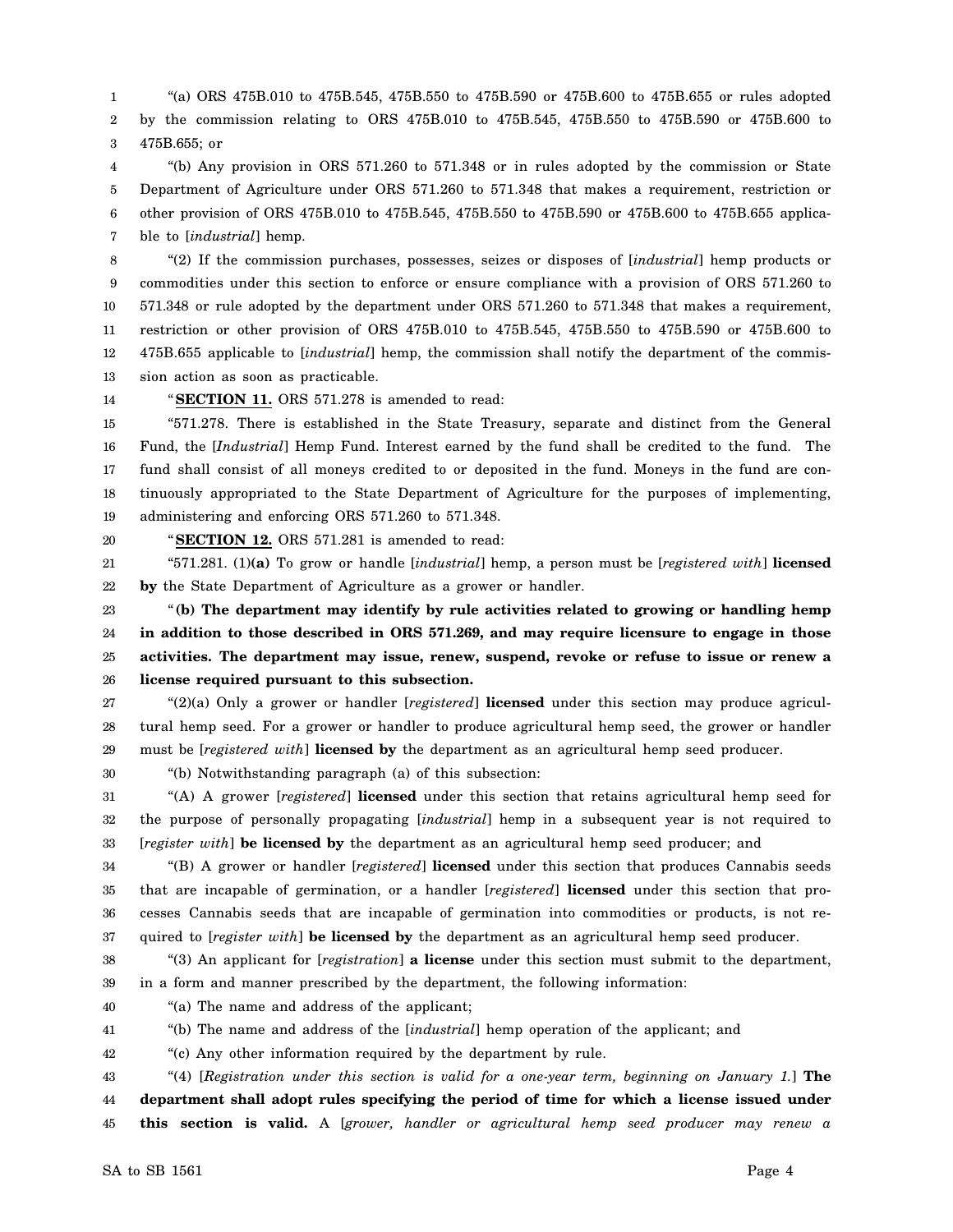1 *registration*] **licensee may renew a license** under this section in a form and manner prescribed by

2 the department.

3 "(5) A [*registration*] **license** under this section is a personal privilege and is not transferable.

4 5 6 7 "(6) A grower or handler [*registered*] **licensed** under this section must keep records as required by the department by rule. Upon not less than three days' notice, the department may subject the records to inspection or audit during normal business hours. The department may make an inspection or audit for the purpose of ensuring compliance with:

8

"(a) A provision of ORS 571.260 to 571.348;

9

"(b) A rule adopted under a provision of ORS 571.260 to 571.348; or

10 11 "(c) An order issued by the department pursuant to a provision of ORS 571.260 to 571.348 or a rule adopted under a provision of ORS 571.260 to 571.348.

12 13 14 15 16 17 18 "(7) In addition to any inspection conducted pursuant to ORS  $561.275$ , the department may inspect any crop during the crop's growth phase and take a representative composite sample for field analysis. If a crop contains an average tetrahydrocannabinol concentration exceeding [*0.3 percent on a dry weight basis or a tetrahydrocannabinol concentration exceeding the concentration allowed under federal law, whichever is greater,*] **the concentration specified by the department by rule,** the department may detain, seize or embargo the crop as provided under ORS 561.605 to 561.620, subject to any process established under ORS 571.345.

19 20 21 "(8)**(a)** The department may charge [*growers, handlers and agricultural hemp seed producers*] **licensees the following fees in amounts reasonably calculated by the department to pay the cost of administering ORS 571.260 to 571.348:**

22 **"(A)** Application fees[*, registration and renewal of registration fees,*]**;**

23 **"(B) License and license renewal fees;**

24 **"(C)** Administrative change fees**;** and

25 26 "**(D)** Fees for other services [*in amounts reasonably calculated by the department to pay the cost of administering ORS 571.260 to 571.348*].

27 28 "**(b)** Moneys from fees charged under this subsection shall be deposited in the [*Industrial*] Hemp Fund established under ORS 571.278.

29 30 "(9) The department may adopt rules establishing public health and safety standards and industry best practices for [*growers and handlers registered under this section*] **licensees**.

31 "**SECTION 13.** ORS 571.285 is amended to read:

32 33 34 35 "571.285. (1) Subject to the provisions of ORS chapter 183, the State Department of Agriculture may revoke [*the registration of a grower, handler or agricultural hemp seed producer*] **a licensee's license** or refuse to [*register*] **license** or renew the [*registration*] **license** if a [*grower, handler or agricultural hemp seed producer*] **licensee** violates:

36 "(a) A provision of ORS 571.260 to 571.348;

37 "(b) A rule adopted under a provision of ORS 571.260 to 571.348;

38 39 "(c) An order issued by the department pursuant to a provision of ORS 571.260 to 571.348 or a rule adopted under a provision of ORS 571.260 to 571.348; or

40 41 "(d) Any statutory law or department rule related to agricultural activities other than [*industrial*] hemp operations.

42 43 44 "[*(2) The department may not discipline a grower, handler or agricultural hemp seed producer under this section on the basis that possessing, delivering and manufacturing industrial hemp are prohibited by federal law.*]

45 "**(2) The department may adopt rules to prohibit a licensee from reapplying for a license**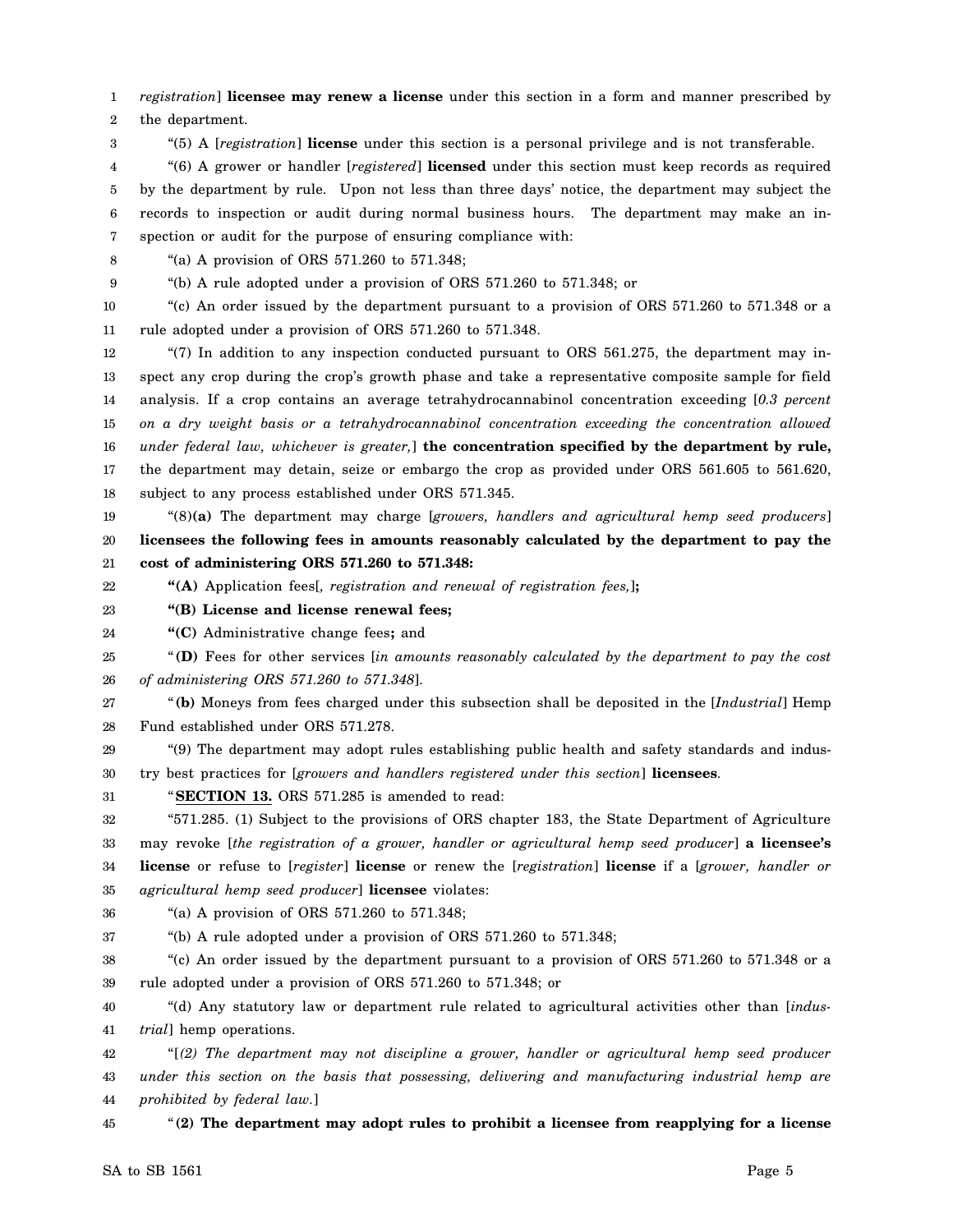1 2 **under ORS 571.281 for a period of time specified by rule by the department if the licensee violates:**

3 **"(a) A provision of ORS 571.260 to 571.348;**

4 **"(b) A rule adopted pursuant to ORS 571.260 to 571.348; or**

5 6 **"(c) An order issued by the department pursuant to ORS 571.260 to 571.348 or a rule adopted pursuant to ORS 571.260 to 571.348.**

7

"**SECTION 14.** ORS 571.288 is amended to read:

8 9 "571.288. A grower [*registered*] **licensed** under ORS 571.281 may use any propagation method, including planting seeds or starts or the use of clones or cuttings, to produce [*industrial*] hemp.

10 "**SECTION 15.** ORS 571.294 is amended to read:

11 12 13 14 15 "571.294. The State Department of Agriculture may charge growers and handlers [*registered*] **licensed** under ORS 571.281 fees reasonably calculated by the department to pay the cost of sampling or testing [*industrial*] hemp or [*industrial*] hemp commodities or products under ORS 571.330 and 571.333. Moneys from fees charged under this section shall be deposited in the [*Industrial*] Hemp Fund established under ORS 571.278.

16

"**SECTION 16.** ORS 571.302 is amended to read:

17 18 "571.302. (1) For purposes of ORS 633.511 to 633.750, agricultural hemp seed is an agricultural seed or a flower seed, as those terms are defined in ORS 633.511.

19 20 21 "(2) The Director of Agriculture, or the director's agent, and the Dean of the College of Agricultural Sciences of Oregon State University, or the dean's agent, shall establish a program for the labeling and certification of agricultural hemp seed. For purposes of the program:

22 23 24 25 26 "(a) The director and the dean shall perform their respective duties under ORS 633.511 to 633.750 with respect to agricultural hemp seed in the same manner that the director and dean perform their respective duties under ORS 633.511 to 633.750 with respect to other agricultural seed or flower seed, including but not limited to those duties related to labeling, testing and certifying seeds; and

27 28 29 30 31 "(b) The director and the dean shall exercise their respective functions and powers under ORS 633.511 to 633.750 with respect to agricultural hemp seed in the same manner that the director and dean exercise their respective functions and powers under ORS 633.511 to 633.750 with respect to other agricultural seed or flower seed, including but not limited to inspecting and sampling seeds and making rules and regulations under ORS 633.680.

32 33 34 35 36 37 "(3) Notwithstanding subsections (1) and (2) of this section, if the director in consultation with the dean determines that a specific provision of ORS 633.511 to 633.750, or a specific rule or regulation made under ORS 633.511 to 633.750, that applies to other agricultural seed or flower seed is inadequate or not suitable for the regulation of agricultural hemp seed, the director may by rule exempt agricultural hemp seed from the provision, rule or regulation and make rules providing more adequate or suitable regulation of agricultural hemp seed.

38 39 40 "(4)(a) The director and the dean shall collaborate with growers [*registered*] **licensed** under ORS 571.281 in performing their respective duties and exercising their respective functions and powers under ORS 633.511 to 633.750 with respect to agricultural hemp seed.

41 42 "(b) The director and the dean may collaborate with growers [*registered*] **licensed** under ORS 571.281 and other stakeholders to develop a heritage agricultural hemp seed for this state.

43 44 45 "(5) The director and the dean may collaborate with entities authorized to certify seeds under the laws of other states in performing their respective duties and exercising their respective functions and powers under ORS 633.511 to 633.750 with respect to agricultural hemp seed.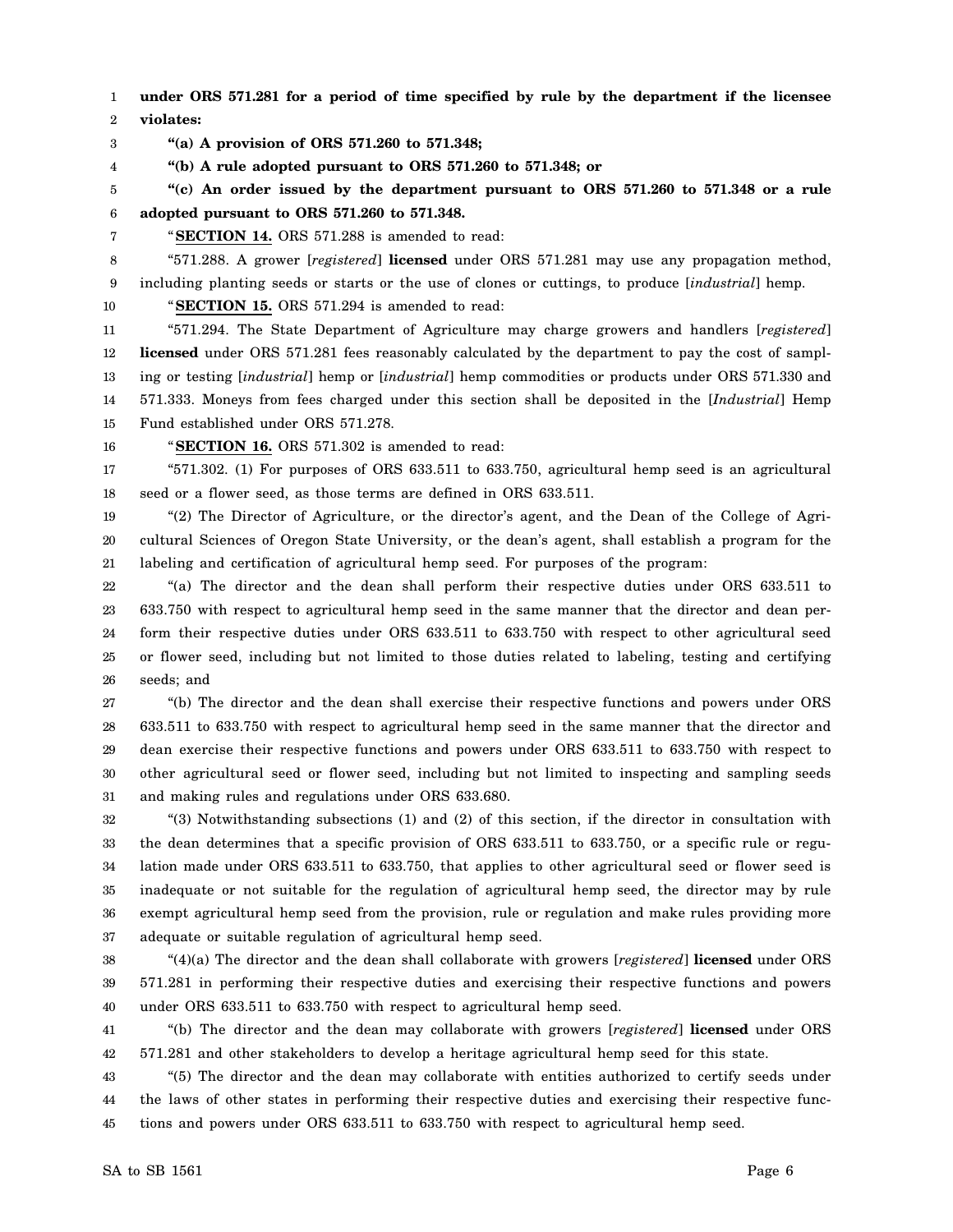1 2 3 "(6) A grower [*registered*] **licensed** under ORS 571.281 is not required, for purposes related to growing [*industrial*] hemp, to use an agricultural hemp seed variety certified under the program described in this section.

4 5 6 7 "(7) The State Department of Agriculture may establish by rule waivers to, or exemptions from, tests that would otherwise be conducted to determine a crop's average tetrahydrocannabinol concentration for crops planted with agricultural hemp seed varieties certified pursuant to the program described in this section.

8 9

20

"**SECTION 17.** ORS 571.327 is amended to read:

"571.327. (1) An agricultural hemp seed producer [*registered*] **licensed** under ORS 571.281:

10 11 "(a) Must sell agricultural hemp seed in a manner that complies with any standard established by the Director of Agriculture under ORS 633.511 to 633.750; and

12 13 14 "(b) May sell agricultural hemp seed only if the agricultural hemp seed meets any packaging or labeling requirement, or any quality standard, adopted by the director under subsection (2) of this section.

15 16 "(2) The director may adopt rules establishing packaging requirements, labeling requirements and quality standards for agricultural hemp seed.

17 18 19 "(3) The State Department of Agriculture shall make available to growers [*registered*] **licensed** under ORS 571.281 information that identifies agricultural hemp seed producers [*registered*] **licensed** under ORS 571.281 from whom the growers may purchase agricultural hemp seed.

"**SECTION 18.** ORS 571.330 is amended to read:

21 22 "571.330. (1) For purposes of this section, 'consumption' means to ingest, inhale or topically apply to the skin or hair.

23 24 25 26 "(2)(a) A laboratory licensed by the Oregon Liquor Control Commission under ORS 475B.560 and accredited by the Oregon Health Authority pursuant to ORS 475B.565 may test [*industrial*] hemp and [industrial] hemp commodities and products produced or processed by a [*grower*, handler or agricul*tural hemp seed producer registered under ORS 571.281*] **licensee**.

27 28 29 30 "(b) An accredited independent testing laboratory that has been approved by the authority or the State Department of Agriculture may test [*industrial*] hemp and [*industrial*] hemp commodities and products produced or processed by a [*grower, handler or agricultural hemp seed producer registered under ORS 571.281*] **licensee**.

31 32 33 34 35 "(3) A grower or handler may not sell or transfer [*an industrial*] **a** hemp commodity or product that is intended for human consumption unless the commodity or product is tested by a laboratory described in subsection (2) of this section to ensure that the commodity or product meets the requirements adopted by the Oregon Health Authority under ORS 475B.555 (1)(a) and (b) and (2) for testing marijuana items.

36

"(4) For purposes of this section, the department shall adopt rules:

37 "(a) Establishing protocols for the testing of [*industrial*] hemp commodities and products; and

38 39 "(b) Establishing procedures for determining batch sizes and for sampling [*industrial*] hemp commodities and products.

40 "(5) This section does not apply to:

41 "(a) Agricultural hemp seed;

42 43 "(b) Seeds of the plant genus Cannabis within the plant family Cannabaceae that are incapable of germination;

44 "(c) Products derived from seeds described in paragraph (b) of this subsection; or

45 "(d) Other parts of [*industrial*] hemp that the department identifies by rule as exempt.

 $SA$  to  $SB$  1561 Page 7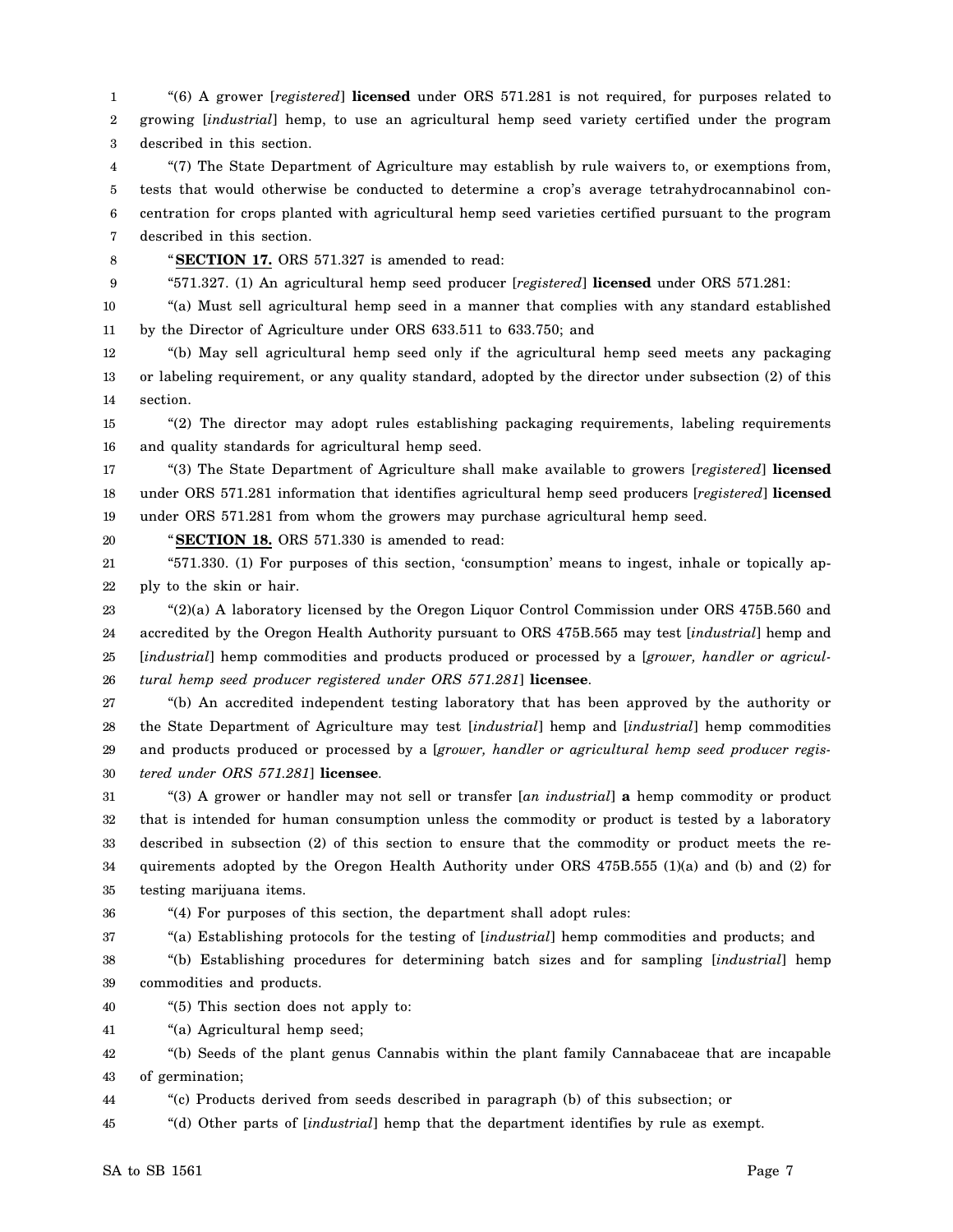1 "**SECTION 19.** ORS 571.333 is amended to read:

2 3 4 "571.333. (1) The State Department of Agriculture may enter into an agreement with the Oregon Health Authority for the purpose of developing standards for investigating and testing [*an industrial*] **a** hemp crop to determine the average tetrahydrocannabinol concentration of the crop.

5 6 7 8 "(2) In accordance with standards developed under subsection (1) of this section, a laboratory described in ORS 571.330 may test [*an industrial*] **a** hemp crop for the purpose of determining the average tetrahydrocannabinol concentration of the crop. The laboratory must provide the test results to the department in a form and manner prescribed by the department.

9 "**SECTION 20.** ORS 571.336 is amended to read:

10 11 "571.336. (1) As used in this section, 'licensee,' 'marijuana,' 'marijuana item' and 'marijuana processor' have the meanings given those terms in ORS 475B.015.

12 13 14 15 "(2) A grower [*registered*] **licensed** under ORS 571.281 may deliver [*industrial*] hemp, and a handler [*registered*] **licensed** under ORS 571.281 may deliver [*industrial*] hemp concentrates and [*industrial*] hemp extracts, to a marijuana processor that holds a license issued under ORS 475B.090, if:

16 17 18 "(a) The grower or handler and the marijuana processor are registered with the Oregon Liquor Control Commission, in a form and manner prescribed by the commission, for the purpose of processing [*industrial*] hemp, [*industrial*] hemp concentrates and [*industrial*] hemp extracts;

19 20 21 22 "(b) The marijuana processor is provided with the results of any test conducted on the [*industrial*] hemp, [*industrial*] hemp concentrate or [*industrial*] hemp extract pursuant to ORS 571.260 to 571.348 as a condition of the marijuana processor's receiving the [*industrial*] hemp, [*industrial*] hemp concentrate or [*industrial*] hemp extract;

23 24 "(c) The marijuana processor keeps the results of any test that the marijuana processor receives pursuant to paragraph (b) of this subsection in a form and manner prescribed by the commission;

25 26 27 28 "(d) The [*industrial*] hemp, [*industrial*] hemp concentrate or [*industrial*] hemp extract is tracked using the system developed and maintained under ORS 475B.177 when the [*industrial*] hemp, [*industrial*] hemp concentrate or [*industrial*] hemp extract is delivered to the premises of the marijuana processor; and

29 30 "(e) The grower or handler and the marijuana processor meet any other requirement established by the commission by rule.

31 32 33 34 "(3) [*Industrial*] Hemp, [*industrial*] hemp concentrates and [*industrial*] hemp extracts may be processed by a marijuana processor registered under this section into any [*industrial*] hemp commodity or product or used by a marijuana processor registered under this section to supplement the processing of any marijuana item.

35 36 37 38 39 40 41 "(4) [*An industrial*] **A** hemp concentrate, [*industrial*] hemp extract, [*industrial*] hemp commodity or product or marijuana item processed pursuant to this section may be delivered by a marijuana processor registered under this section to a licensee as described in ORS 475B.206, provided that the [*industrial*] hemp concentrate, [*industrial*] hemp extract, [*industrial*] hemp commodity or product or marijuana item meets any applicable requirement for marijuana items set forth in ORS 475B.010 to 475B.545, 475B.550 to 475B.590 and 475B.600 to 475B.655 and rules adopted under ORS 475B.010 to 475B.545, 475B.550 to 475B.590 and 475B.600 to 475B.655.

42 43 44 45 "(5) The commission may impose an annual fee reasonably calculated to not exceed the cost of administering this section on growers registered under this section, handlers registered under this section and marijuana processors registered under this section. Fees collected under this section shall be deposited in the Marijuana Control and Regulation Fund established under ORS 475B.296.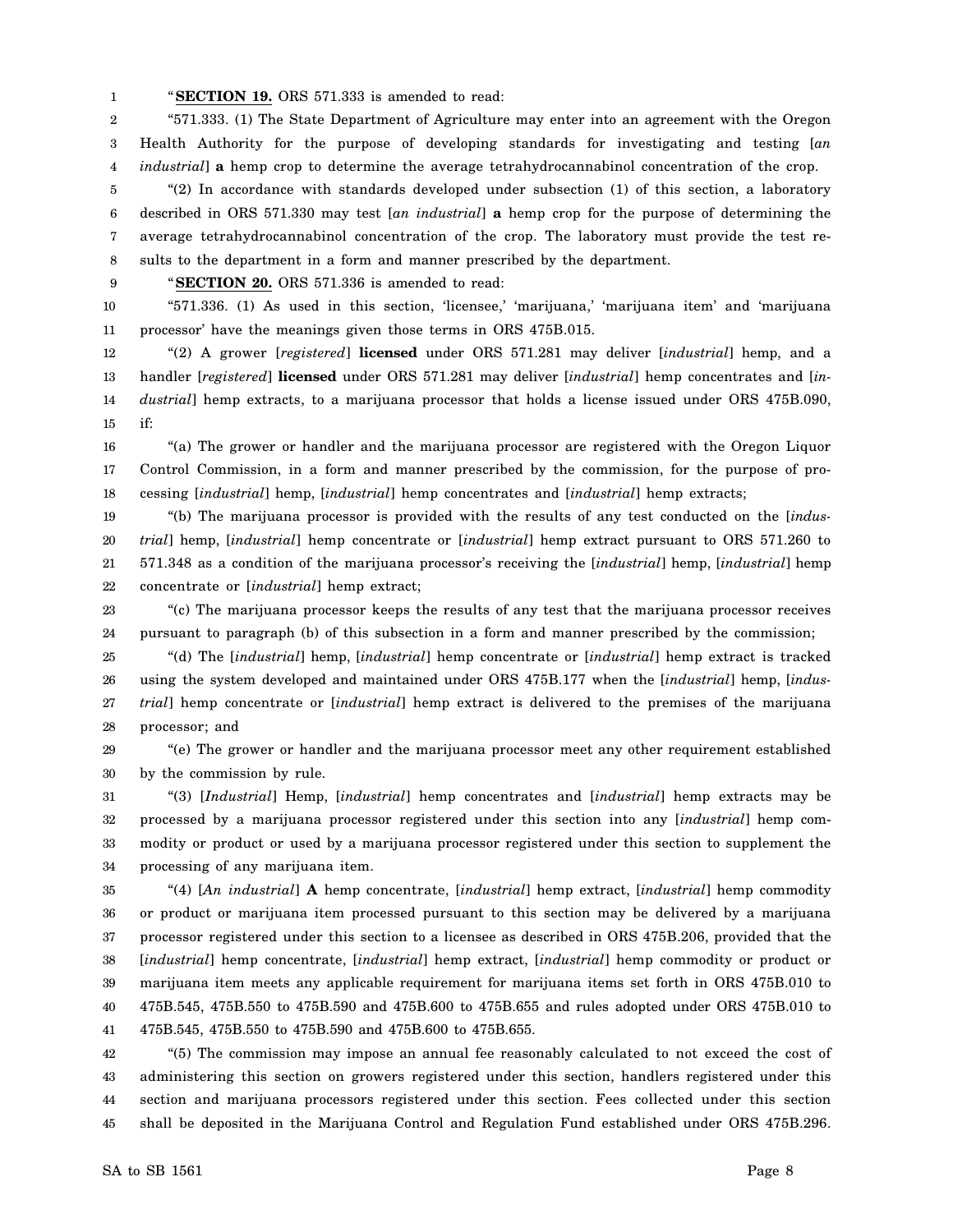1 2 Moneys deposited in the fund pursuant to this subsection are continuously appropriated to the commission for the purpose of administering this section.

3 "**SECTION 21.** ORS 571.337 is amended to read:

4 "571.337. (1) As used in this section:

5 "(a) 'Consumption' has the meaning given that term in ORS 571.330.

6 "(b) 'Processor' means a person licensed under ORS 475B.090.

7 "(c) 'Retailer' means a person licensed under ORS 475B.105.

8 "(d) 'Wholesaler' means a person licensed under ORS 475B.100.

9 10 11 "(2) [*Except as provided in ORS 571.341,*] A processor, retailer or wholesaler may purchase, receive, transfer, sell or transport [*industrial*] hemp, or [*an industrial*] **a** hemp commodity or product that contains cannabinoids and is intended for human consumption, only if:

12 13 "(a) The processor, retailer or wholesaler received the hemp, commodity or product from a grower or handler [*registered*] **licensed** under ORS 571.281 or a processor;

14 15 "(b) The grower, handler or processor under paragraph (a) of this subsection is registered by the Oregon Liquor Control Commission as provided under ORS 571.336; and

16 17 18 "(c) The hemp, commodity or product meets the requirements for marijuana items under ORS 475B.010 to 475B.545, 475B.550 to 475B.590 and 475B.600 to 475B.655 and rules adopted by the commission.

19 20 21 22 23 24 25 26 27 "(3) A grower, handler or processor registered as described under ORS 571.336 (2)(a) shall enter hemp, commodity or product that contains cannabinoids, is intended for human consumption and is intended for transfer, sale or transport to a processor, retailer or wholesaler licensed under ORS 475B.010 to 475B.545 into the tracking system described in ORS 475B.177 before the hemp, commodity or product is transferred to a laboratory described in ORS 571.330 (2) for testing of a type described under ORS 475B.555. The commission shall continue to track the hemp, commodity or product entered into the system under this subsection when the hemp, commodity or product is transferred, sold or transported to a premises licensed under ORS 475B.010 to 475B.545, or to other areas under the control of the premises licensee.

28 29 "(4) The State Department of Agriculture shall adopt rules regarding the activities of growers and handlers under this section.

30 31 "(5) The commission shall adopt rules regarding the activities of processors, retailers, wholesalers and laboratories under this section.

32

"**SECTION 22.** ORS 571.339 is amended to read:

33 34 35 36 37 38 39 "571.339. A person may not make a retail sale of [*industrial*] hemp commodities or products in this state unless the [*industrial*] hemp commodities or products and the [*industrial*] hemp used to process the [*industrial*] hemp commodities or products meet the requirements for processing [*industrial*] hemp commodities or products or growing [*industrial*] hemp set forth in ORS 571.260 to 571.348 and rules adopted under ORS 571.260 to 571.348. This section does not apply to the retail sale of [*industrial*] hemp commodities or products by a marijuana retailer, as defined in ORS 475B.015, that holds a license issued under ORS 475B.105.

40

"**SECTION 23.** ORS 571.345 is amended to read:

41 42 43 "571.345. The State Department of Agriculture may by rule or order establish a process providing for the remediation of a violation of ORS 571.330 or 571.333 that is committed by a grower or handler [*registered*] **licensed** under ORS 571.281 and is not committed intentionally.

44 "**SECTION 24.** ORS 571.348 is amended to read:

45 "571.348. (1) Subject to the provisions of ORS chapter 183, the State Department of Agriculture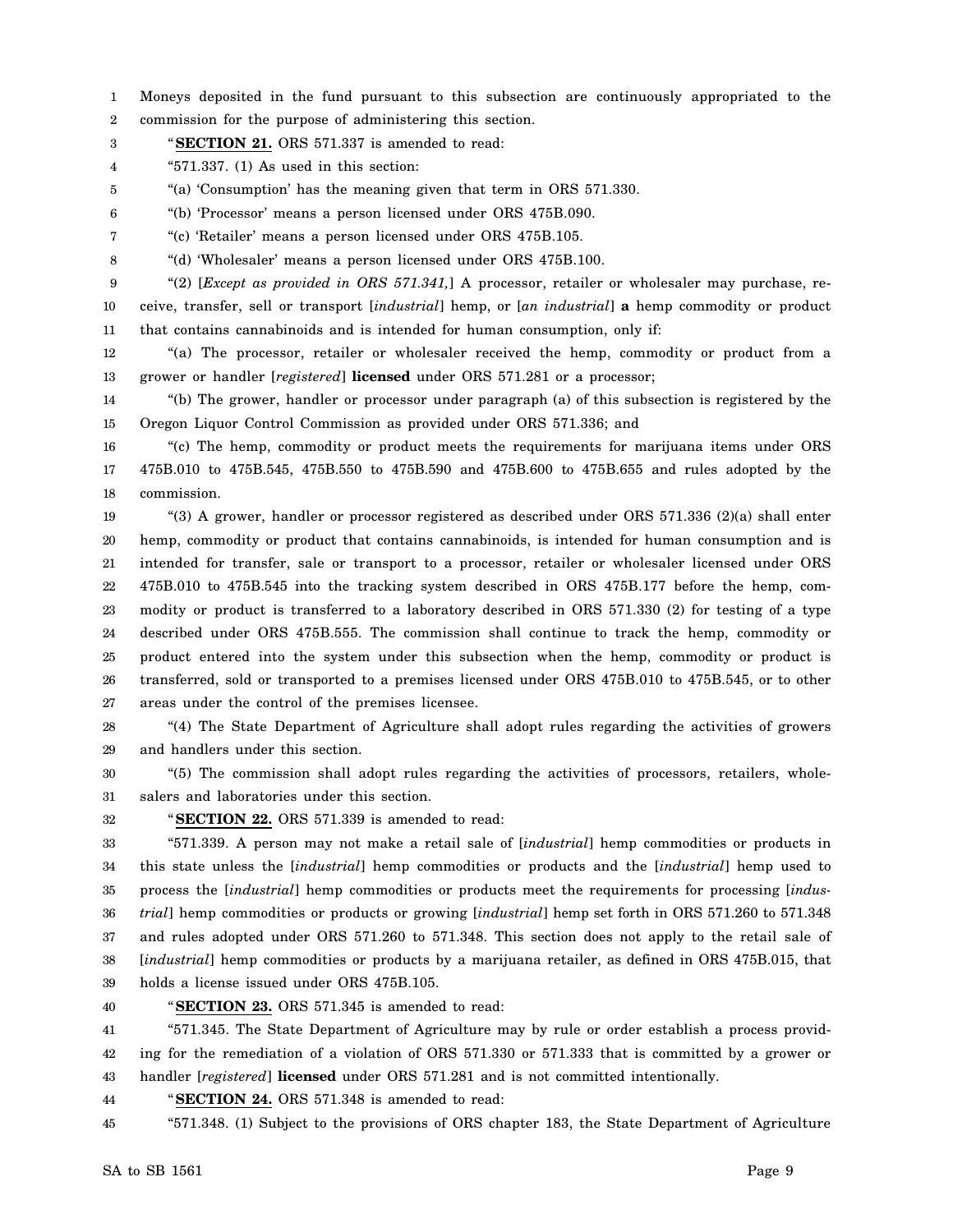1 may impose a civil penalty not to exceed \$2,500 on a person for violating:

2 "(a) A provision of ORS 571.260 to 571.348;

3 "(b) A rule adopted under a provision of ORS 571.260 to 571.348; or

4 5 "(c) An order issued by the department pursuant to a provision of ORS 571.260 to 571.348 or a rule adopted under a provision of ORS 571.260 to 571.348.

- 6 7 "[*(2) The department may not discipline a person under this section on the basis that possessing, delivering and manufacturing industrial hemp are prohibited by federal law.*]
- 8 9 10 "[*(3)*] **(2)** All moneys collected by the department under this section shall be deposited in the General Fund in the State Treasury to the credit of the [*Industrial*] Hemp Fund established under ORS 571.278.

11 12 13 "**SECTION 25. The State Department of Agriculture shall issue a license to grow or handle hemp under ORS 571.281 on the date the previous registration is due for renewal to a grower or handler who:**

14 15 **"(1) Registered under ORS 571.281 on or before the operative date specified in section 27 of this 2020 Act; and**

16 **"(2) Meets the requirements for registration renewal.**

17 "**SECTION 26. ORS 571.341 is repealed.**

18 19 20 21 22 "**SECTION 27. (1) Sections 2, 3, 5 and 25 of this 2020 Act and the amendments to ORS 571.260, 571.263, 571.269, 571.272, 571.275, 571.278, 571.281, 571.285, 571.288, 571.294, 571.302, 571.327, 571.330, 571.333, 571.336, 571.337, 571.339, 571.345 and 571.348 by sections 6 to 24 of this 2020 Act and the repeal of ORS 571.341 by section 26 of this 2020 Act become operative on October 31, 2020.**

23 24 25 26 27 28 29 30 31 **"(2) The Oregon Health Authority, the Oregon Liquor Control Commission and the State Department of Agriculture may take any action before the operative date specified in subsection (1) of this section that is necessary to enable the authority, the commission and the department to exercise, on and after the operative date specified in subsection (1) of this section, all of the duties, functions and powers conferred on the authority, the commission and the department by sections 2, 3, 5 and 25 of this 2020 Act and the amendments to ORS 571.260, 571.263, 571.269, 571.272, 571.275, 571.278, 571.281, 571.285, 571.288, 571.294, 571.302, 571.327, 571.330, 571.333, 571.336, 571.337, 571.339, 571.345 and 571.348 by sections 6 to 24 of this 2020 Act and the repeal of ORS 571.341 by section 26 of this 2020 Act.**

# 32

33 34

#### "**CONFORMING AMENDMENTS**

35 "**SECTION 28.** ORS 475B.015 is amended to read:

36 "475B.015. As used in ORS 475B.010 to 475B.545:

37 38 "(1) 'Cannabinoid' means any of the chemical compounds that are the active constituents derived from marijuana.

39 40 "(2) 'Cannabinoid concentrate' means a substance obtained by separating cannabinoids from marijuana by:

41 "(a) A mechanical extraction process;

42 43 "(b) A chemical extraction process using a nonhydrocarbon-based solvent, such as water, vegetable glycerin, vegetable oils, animal fats, isopropyl alcohol or ethanol;

44 45 "(c) A chemical extraction process using carbon dioxide, provided that the process does not involve the use of high heat or pressure; or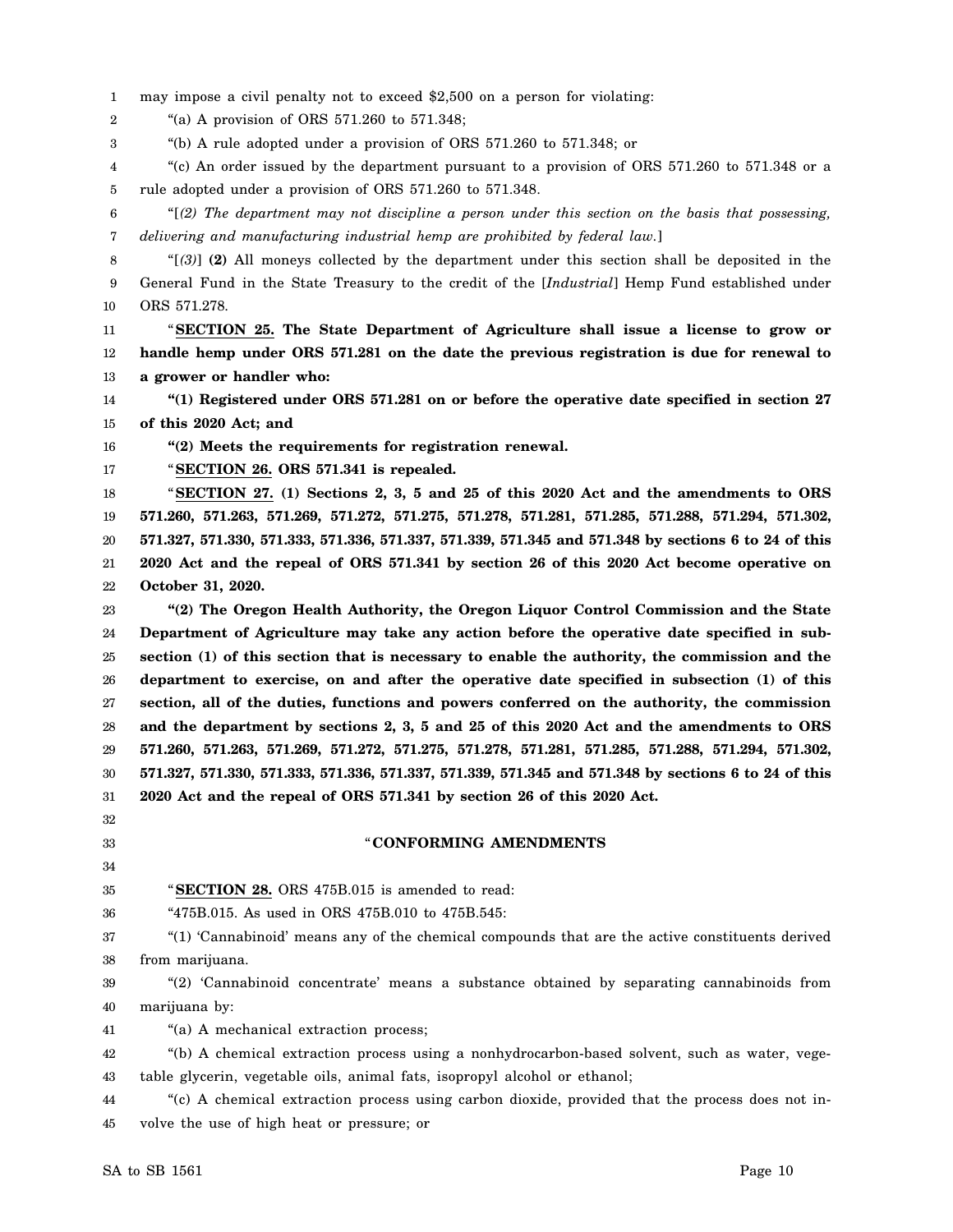1 2 "(d) Any other process identified by the Oregon Liquor Control Commission, in consultation with the Oregon Health Authority, by rule.

3 4 "(3) 'Cannabinoid edible' means food or potable liquid into which a cannabinoid concentrate, cannabinoid extract or dried marijuana leaves or flowers have been incorporated.

5 6 "(4) 'Cannabinoid extract' means a substance obtained by separating cannabinoids from marijuana by:

7 8 "(a) A chemical extraction process using a hydrocarbon-based solvent, such as butane, hexane or propane;

9 10 "(b) A chemical extraction process using carbon dioxide, if the process uses high heat or pressure; or

11 12 13 14 "(c) Any other process identified by the commission, in consultation with the authority, by rule. "(5)(a) 'Cannabinoid product' means a cannabinoid edible and any other product intended for human consumption or use, including a product intended to be applied to the skin or hair, that contains cannabinoids or dried marijuana leaves or flowers.

15 "(b) 'Cannabinoid product' does not include:

16 "(A) Usable marijuana by itself;

17 "(B) A cannabinoid concentrate by itself;

18 "(C) A cannabinoid extract by itself; or

19 "(D) [*Industrial*] Hemp, as defined in ORS 571.269.

20 21 "(6) 'Consumer' means a person who purchases, acquires, owns, holds or uses marijuana items other than for the purpose of resale.

22 23 "(7) 'Deliver' means the actual, constructive or attempted transfer from one person to another of a marijuana item, whether or not there is an agency relationship.

24 "(8) 'Designated primary caregiver' has the meaning given that term in ORS 475B.791.

25 26 "(9)(a) 'Financial consideration' means value that is given or received either directly or indirectly through sales, barter, trade, fees, charges, dues, contributions or donations.

27 28 "(b) 'Financial consideration' does not include marijuana, cannabinoid products or cannabinoid concentrates that are delivered within the scope of and in compliance with ORS 475B.301.

29 30 "(10) 'Homegrown' means grown by a person 21 years of age or older for noncommercial purposes.

31 32 33 "(11) 'Household' means a housing unit and any place in or around a housing unit at which the occupants of the housing unit are producing, processing, possessing or storing homegrown marijuana, cannabinoid products, cannabinoid concentrates or cannabinoid extracts.

34 35 36 37 "(12) 'Housing unit' means a house, an apartment or a mobile home, or a group of rooms or a single room that is occupied as separate living quarters, in which the occupants live and eat separately from any other persons in the building and that has direct access from the outside of the building or through a common hall.

38

"(13) 'Immature marijuana plant' means a marijuana plant that is not flowering.

39 40 "(14) 'Licensee' means a person that holds a license issued under ORS 475B.070, 475B.090, 475B.100 or 475B.105.

41 42 "(15) 'Licensee representative' means an owner, director, officer, manager, employee, agent or other representative of a licensee, to the extent that the person acts in a representative capacity.

43 44 45 "(16)(a) 'Manufacture' means producing, propagating, preparing, compounding, converting or processing a marijuana item, either directly or indirectly, by extracting from substances of natural origin.

 $SA$  to  $SB$  1561 Page 11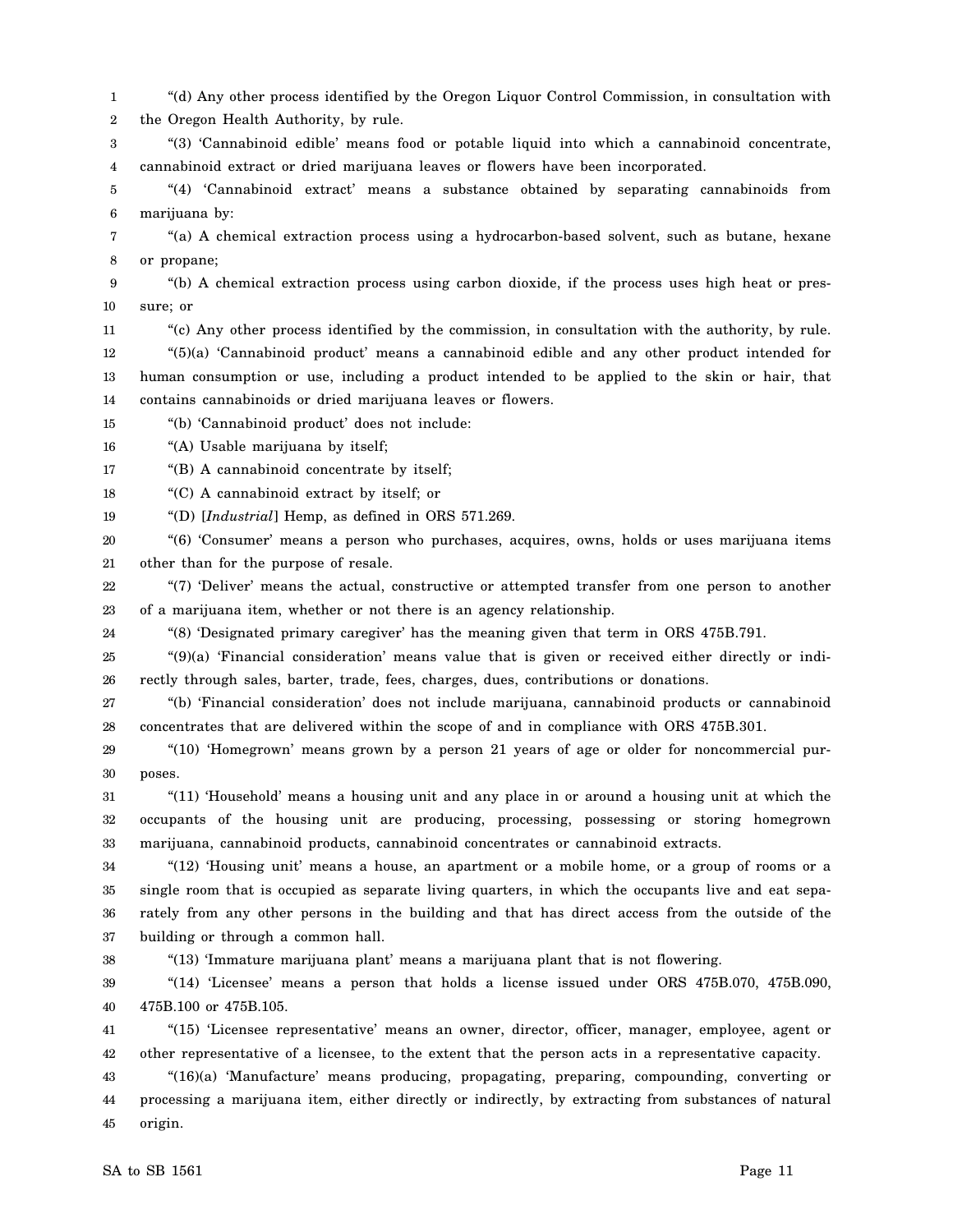1 2 3 4 5 6 7 8 9 10 11 12 13 14 15 16 17 18 19 20 21 22 23 24 25 26 27 28 29 30 31 32 33 34 35 36 37 38 39 40 41 42 43 44 45 "(b) 'Manufacture' includes any packaging or repackaging of a marijuana item or the labeling or relabeling of a container containing a marijuana item. "(17)(a) 'Marijuana' means the plant Cannabis family Cannabaceae, any part of the plant Cannabis family Cannabaceae and marijuana seeds. "(b) 'Marijuana' does not include: "(A) [*Industrial*] Hemp, as defined in ORS 571.269; or "(B) Prescription drugs, as that term is defined in ORS 689.005, including those containing one or more cannabinoids, that are approved by the United States Food and Drug Administration and dispensed by a pharmacy, as defined in ORS 689.005. "(18) 'Marijuana flowers' means the flowers of the plant genus Cannabis within the plant family Cannabaceae. "(19) 'Marijuana items' means marijuana, cannabinoid products, cannabinoid concentrates and cannabinoid extracts. "(20) 'Marijuana leaves' means the leaves of the plant genus Cannabis within the plant family Cannabaceae. "(21) 'Marijuana processor' means a person that processes marijuana items in this state. "(22) 'Marijuana producer' means a person that produces marijuana in this state. "(23) 'Marijuana retailer' means a person that sells marijuana items to a consumer in this state.  $(24)(a)$  'Marijuana seeds' means the seeds of the plant Cannabis family Cannabaceae. "(b) 'Marijuana seeds' does not include the seeds of [*industrial*] hemp, as defined in ORS 571.269. "(25) 'Marijuana wholesaler' means a person that purchases marijuana items in this state for resale to a person other than a consumer. "(26) 'Mature marijuana plant' means a marijuana plant that is not an immature marijuana plant. "(27) 'Medical grade cannabinoid product, cannabinoid concentrate or cannabinoid extract' means a cannabinoid product, cannabinoid concentrate or cannabinoid extract that has a concentration of tetrahydrocannabinol that is permitted under ORS 475B.625 in a single serving of the cannabinoid product, cannabinoid concentrate or cannabinoid extract for consumers who hold a valid registry identification card issued under ORS 475B.797. "(28) 'Medical purpose' means a purpose related to using usable marijuana, cannabinoid products, cannabinoid concentrates or cannabinoid extracts to mitigate the symptoms or effects of a debilitating medical condition, as defined in ORS 475B.791. "(29) 'Noncommercial' means not dependent or conditioned upon the provision or receipt of financial consideration. "(30)(a) 'Premises' includes the following areas of a location licensed under ORS 475B.010 to 475B.545: "(A) All public and private enclosed areas at the location that are used in the business operated at the location, including offices, kitchens, rest rooms and storerooms; "(B) All areas outside a building that the commission has specifically licensed for the processing, wholesale sale or retail sale of marijuana items; and "(C) For a location that the commission has specifically licensed for the production of marijuana outside a building, that portion of the location used to produce marijuana. "(b) 'Premises' does not include a primary residence. "(31)(a) 'Processes' means the processing, compounding or conversion of marijuana into cannabinoid products, cannabinoid concentrates or cannabinoid extracts.

 $SA$  to  $SB$  1561 Page 12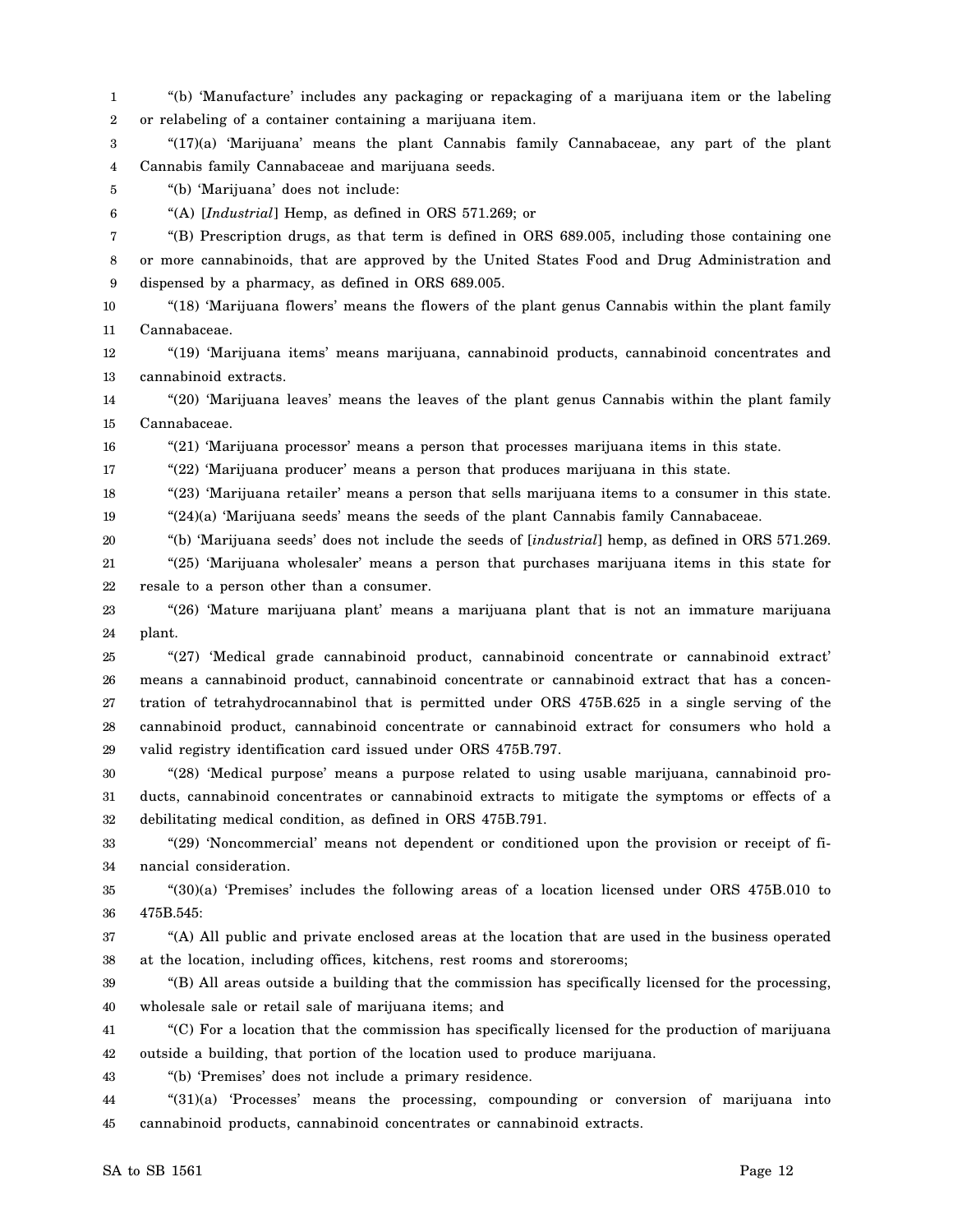1 "(b) 'Processes' does not include packaging or labeling.

2 3 "(32)(a) 'Produces' means the manufacture, planting, cultivation, growing or harvesting of marijuana.

"(b) 'Produces' does not include:

4

5 6 "(A) The drying of marijuana by a marijuana processor, if the marijuana processor is not otherwise producing marijuana; or

7 8 9 "(B) The cultivation and growing of an immature marijuana plant by a marijuana processor, marijuana wholesaler or marijuana retailer if the marijuana processor, marijuana wholesaler or marijuana retailer purchased or otherwise received the plant from a licensed marijuana producer.

10 11 "(33) 'Propagate' means to grow immature marijuana plants or to breed or produce marijuana seeds.

12 13 14 15 "(34) 'Public place' means a place to which the general public has access and includes, but is not limited to, hallways, lobbies and other parts of apartment houses and hotels not constituting rooms or apartments designed for actual residence, and highways, streets, schools, places of amusement, parks, playgrounds and areas used in connection with public passenger transportation.

16 "(35) 'Registry identification cardholder' has the meaning given that term in ORS 475B.791.

17 "(36)(a) 'Usable marijuana' means the dried leaves and flowers of marijuana.

18 "(b) 'Usable marijuana' does not include:

19 "(A) Marijuana seeds;

20 "(B) The stalks and roots of marijuana; or

21 "(C) Waste material that is a by-product of producing or processing marijuana.

22 "**SECTION 29.** ORS 475B.253 is amended to read:

23 24 "475B.253. (1) As used in this section, '[*industrial*] hemp' has the meaning given that term in ORS 571.269.

25 26 27 "(2) [*An industrial*] **A** hemp product or commodity offered for sale by a marijuana retailer that holds a license issued under ORS 475B.105 must carry a label that clearly identifies whether the product or commodity is derived from hemp or marijuana.

28 29 "(3) The Oregon Liquor Control Commission may inspect the premises of a marijuana retailer that holds a license issued under ORS 475B.105 to ensure compliance with this section.

30 "**SECTION 30.** ORS 475B.550 is amended to read:

31 "475B.550. As used in ORS 475B.550 to 475B.590:

32 33 "(1) 'Cannabinoid' means any of the chemical compounds that are the active constituents of marijuana.

34 35 "(2) 'Cannabinoid concentrate or extract' means a substance obtained by separating cannabinoids from marijuana by a mechanical, chemical or other process.

36 37 "(3) 'Cannabinoid edible' means food or potable liquid into which a cannabinoid concentrate or extract or the dried leaves or flowers of marijuana have been incorporated.

38 39 40 " $(4)(a)$  'Cannabinoid product' means a cannabinoid edible or any other product intended for human consumption or use, including a product intended to be applied to a person's skin or hair, that contains cannabinoids or the dried leaves or flowers of marijuana.

41 "(b) 'Cannabinoid product' does not include:

42 "(A) Usable marijuana by itself;

43 "(B) A cannabinoid concentrate or extract by itself; or

44 "(C) [*Industrial*] Hemp, as defined in ORS 571.269.

45 "(5)(a) 'Marijuana' means the plant Cannabis family Cannabaceae, any part of the plant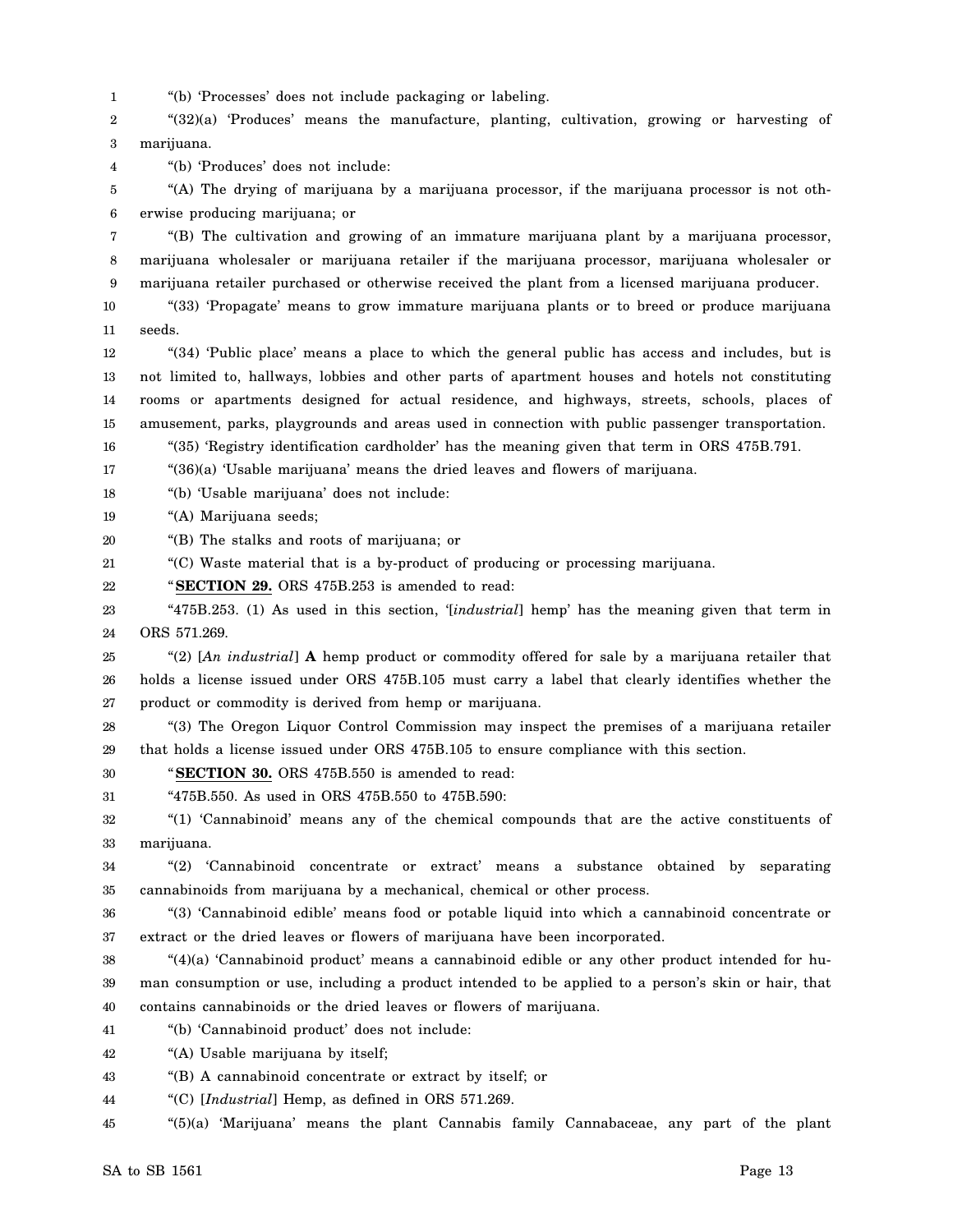1 Cannabis family Cannabaceae and the seeds of the plant Cannabis family Cannabaceae.

2 "(b) 'Marijuana' does not include:

3 "(A) [*Industrial*] Hemp, as defined in ORS 571.269; or

4 5 6 "(B) Prescription drugs, as that term is defined in ORS 689.005, including those containing one or more cannabinoids, that are approved by the United States Food and Drug Administration and dispensed by a pharmacy, as defined in ORS 689.005.

7 8 "(6) 'Marijuana item' means marijuana, usable marijuana, a cannabinoid product or a cannabinoid concentrate or extract.

9 10 "(7) 'Processing' means the compounding or conversion of marijuana into cannabinoid products or cannabinoid concentrates or extracts.

- 11 "(8) 'Producing' means:
- 12 "(a) Planting, cultivating, growing, trimming or harvesting marijuana; or
- 13 "(b) Drying marijuana leaves and flowers.
- 14 "(9)(a) 'Usable marijuana' means the dried leaves and flowers of marijuana.
- 15 "(b) 'Usable marijuana' does not include:
- 16 "(A) The seeds, stalks and roots of marijuana; or

17 "(B) Waste material that is a by-product of producing or processing marijuana.

18 "**SECTION 31.** ORS 475B.600 is amended to read:

- 19 "475B.600. As used in ORS 475B.600 to 475B.655:
- 20 21 "(1) 'Cannabinoid' means any of the chemical compounds that are the active constituents of marijuana.
- 22 23 "(2) 'Cannabinoid concentrate or extract' means a substance obtained by separating cannabinoids from marijuana by a mechanical, chemical or other process.

24 25 "(3) 'Cannabinoid edible' means food or potable liquid into which a cannabinoid concentrate or extract or the dried leaves or flowers of marijuana have been incorporated.

26 27 28 " $(4)(a)$  'Cannabinoid product' means a cannabinoid edible or any other product intended for human consumption or use, including a product intended to be applied to a person's skin or hair, that contains cannabinoids or the dried leaves or flowers of marijuana.

- 29 "(b) 'Cannabinoid product' does not include:
- 30 "(A) Usable marijuana by itself;
- 31 "(B) A cannabinoid concentrate or extract by itself; or

32 "(C) [*Industrial*] Hemp, as defined in ORS 571.269.

33 34 "(5)(a) 'Marijuana' means the plant Cannabis family Cannabaceae, any part of the plant Cannabis family Cannabaceae and the seeds of the plant Cannabis family Cannabaceae.

- 35 "(b) 'Marijuana' does not include:
- 36 "(A) [*Industrial*] Hemp, as defined in ORS 571.269; or

37 38 39 "(B) Prescription drugs, as that term is defined in ORS 689.005, including those containing one or more cannabinoids, that are approved by the United States Food and Drug Administration and dispensed by a pharmacy, as defined in ORS 689.005.

40 41 "(6) 'Marijuana item' means marijuana, usable marijuana, a cannabinoid product or a cannabinoid concentrate or extract.

42 43 "(7) 'Processing' means the compounding or conversion of marijuana into cannabinoid products or cannabinoid concentrates or extracts.

44 "(8) 'Producing' means:

45 "(a) Planting, cultivating, growing, trimming or harvesting marijuana; or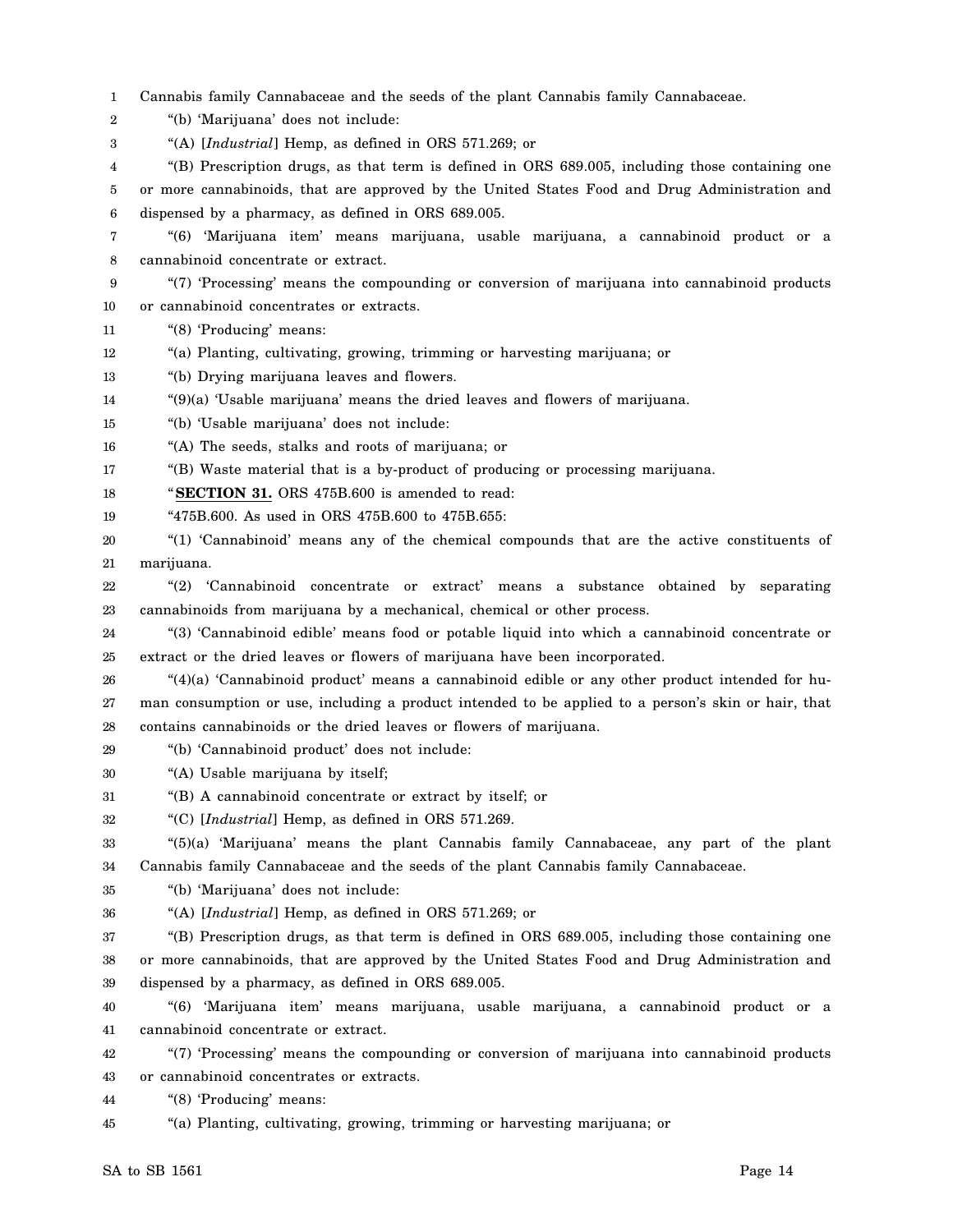1 2 3 4 5 6 7 8 9 10 11 12 13 14 15 16 17 18 19 20 21 22 23 24 25 26 27 28 29 30 31 32 33 34 35 36 37 38 39 40 41 42 43 44 45 "(b) Drying marijuana leaves and flowers. "(9)(a) 'Usable marijuana' means the dried leaves and flowers of marijuana. "(b) 'Usable marijuana' does not include: "(A) The seeds, stalks and roots of marijuana; or "(B) Waste material that is a by-product of producing or processing marijuana. "**SECTION 32. (1) The amendments to ORS 475B.015, 475B.253, 475B.550 and 475B.600 by sections 28 to 31 of this 2020 Act become operative on October 31, 2020. "(2) The Oregon Health Authority and the Oregon Liquor Control Commission may take any action before the operative date specified in subsection (1) of this section that is necessary to enable the authority and the commission to exercise, on and after the operative date specified in subsection (1) of this section, all of the duties, functions and powers conferred on the authority and the commission by the amendments to ORS 475B.015, 475B.253, 475B.550 and 475B.600 by sections 28 to 31 of this 2020 Act.** "**CANNABIS OFFENSES** "**SECTION 33.** ORS 133.619 is amended to read: "133.619. (1) A warrant authorizing the installation or tracking of a mobile tracking device shall be executed as provided in this section. "(2) The officer need not inform any person of the existence or content of the warrant prior to its execution. "(3) Except as provided in subsection (4) of this section, the officer need not deliver or leave a receipt for things seized or observations made under authority of the warrant. "(4) Within five days of the execution of the warrant, or, in the case of an ongoing investigation, within such additional time as the issuing judge may allow upon application, the officer shall mail a receipt for things seized or observations made under authority of the warrant to the following: "(a) If the mobile tracking device has been affixed to a vehicle, to the registered owner; and "(b) To such other persons as the court may direct in the warrant. "(5) The receipt provided for in subsection (4) of this section must include the dates and times during which the officer monitored or attempted to monitor the mobile tracking device. "(6) A warrant authorizing the installation or tracking of a mobile tracking device shall be issued only when based upon the submission of an affidavit or oral statement as described in ORS 133.545, which affidavit or statement demonstrates that probable cause exists to believe that an individual is committing or is about to commit: "(a) A particular felony of murder, kidnapping, arson, robbery or other crime dangerous to life and punishable as a felony; "(b) A crime punishable as a felony arising under ORS 475.752 [*or*]**,** 475.806 to 475.894**, 475B.010 to 475B.545 or 475B.785 to 475B.949**; "(c) The crime of unlawfully transporting metal property under ORS 164.857 or a crime described in ORS 165.118; "(d) Bribery, extortion, burglary or unauthorized use of a motor vehicle punishable as a felony; "(e) A violation of a criminal provision of the wildlife laws as described in ORS 496.002; "(f) A violation of a criminal provision of the commercial fishing laws as described in ORS 506.001; "(g) A violation of ORS 704.020, 704.021, 704.030 or 704.065; or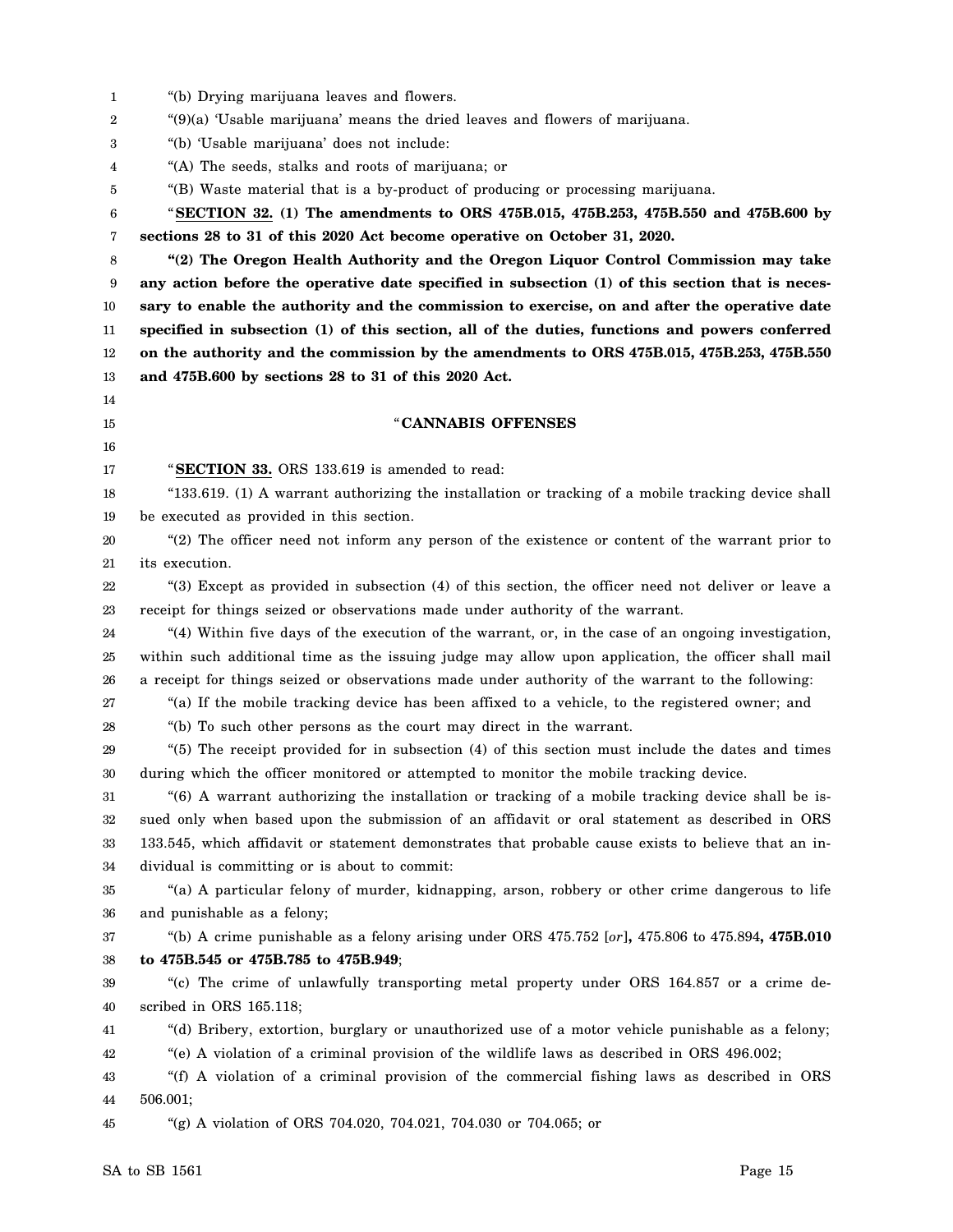1 "(h) A conspiracy to commit a crime listed in this subsection.

2 3 4 "(7) A court may authorize the installation or tracking of a mobile tracking device for a period not to exceed 30 days. Upon application, the court may grant one or more extensions for a period not to exceed 30 days per extension.

5

"**SECTION 34.** ORS 161.067 is amended to read:

6 7 8 "161.067. (1)**(a)** When the same conduct or criminal episode violates two or more statutory provisions and each provision requires proof of an element that the others do not, there are as many separately punishable offenses as there are separate statutory violations.

9 10 11 "**(b) Notwithstanding paragraph (a) of this subsection, when the same conduct or criminal episode violates the following statutory provisions, the two determinations of guilt merge into a single conviction and are not separately punishable:**

12 13 **"(A) Unlawful delivery of a marijuana item under ORS 475B.346 based on conduct constituting an attempted delivery; and**

14

#### **"(B) Unlawful possession of a marijuana item under ORS 475B.337 or 475B.341.**

15 16 17 18 19 "(2) When the same conduct or criminal episode, though violating only one statutory provision involves two or more victims, there are as many separately punishable offenses as there are victims. However, two or more persons owning joint interests in real or personal property shall be considered a single victim for purposes of determining the number of separately punishable offenses if the property is the subject of one of the following crimes:

20 "(a) Theft as defined in ORS 164.015.

21 "(b) Unauthorized use of a vehicle as defined in ORS 164.135.

22 "(c) Criminal possession of rented or leased personal property as defined in ORS 164.140.

23 "(d) Criminal possession of a rented or leased motor vehicle as defined in ORS 164.138.

24 "(e) Burglary as defined in ORS 164.215 or 164.225.

25 "(f) Criminal trespass as defined in ORS 164.243, 164.245, 164.255, 164.265 or 164.278.

26 "(g) Arson and related offenses as defined in ORS 164.315, 164.325 or 164.335.

27 "(h) Forgery and related offenses as defined in ORS 165.002 to 165.070.

28 29 30 31 32 33 34 35 36 "(3) When the same conduct or criminal episode violates only one statutory provision and involves only one victim, but nevertheless involves repeated violations of the same statutory provision against the same victim, there are as many separately punishable offenses as there are violations, except that each violation, to be separately punishable under this subsection, must be separated from other such violations by a sufficient pause in the defendant's criminal conduct to afford the defendant an opportunity to renounce the criminal intent. Each method of engaging in oral or anal sexual intercourse as defined in ORS 163.305, and each method of engaging in unlawful sexual penetration as defined in ORS 163.408 and 163.411 shall constitute separate violations of their respective statutory provisions for purposes of determining the number of statutory violations.

37

"**SECTION 35.** ORS 165.663 is amended to read:

38 39 40 "165.663. Any police officer may apply to the circuit court in which judicial district the targeted telephone is located for an ex parte order or extension of an order authorizing the installation and use of a pen register or a trap and trace device. The application shall:

41 "(1) Be in writing under oath;

42 43 "(2) Include the identity of the applicant and the identity of the law enforcement agency conducting the investigation;

44 45 "(3) Contain a statement demonstrating that there is probable cause to believe that an individual is committing, has committed or is about to commit: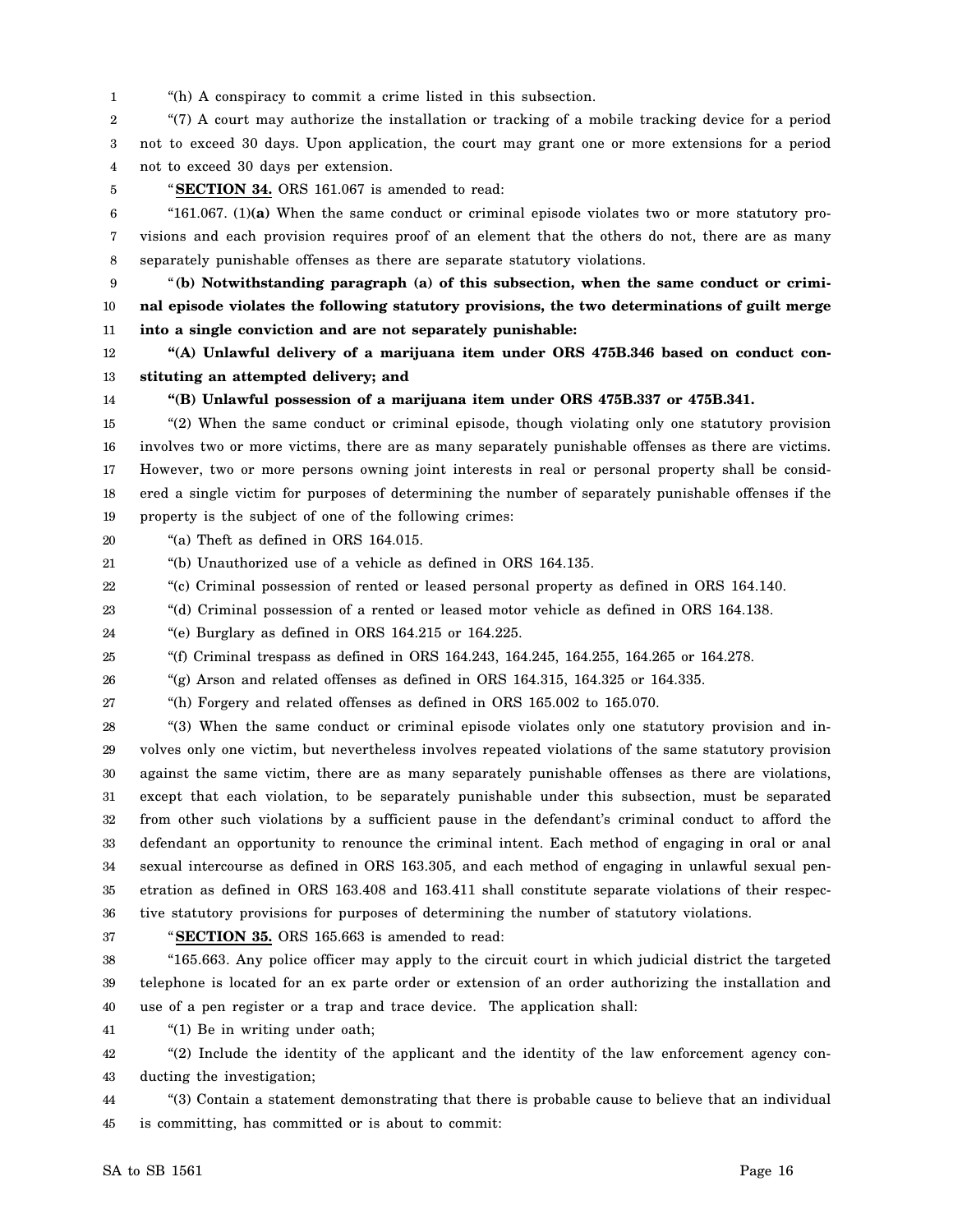1 2 3 4 5 6 7 8 9 10 11 12 13 14 15 16 17 18 19 20 21 22 23 24 25 26 27 28 29 30 31 32 33 34 35 36 37 38 39 40 41 42 43 44 45 "(a) A particular felony of murder, kidnapping, arson, robbery, bribery, extortion or other crime dangerous to life and punishable as a felony; "(b) A crime punishable as a felony under ORS 475.752, 475.806 to 475.894 [*or*]**,** 475.906**, 475B.010 to 475B.545 or 475B.785 to 475B.949**; "(c) A crime under ORS 166.720 that includes as part of the pattern of racketeering activity at least one incident of conduct that constitutes a felony; or "(d) Any conspiracy to commit a crime described in paragraphs (a) to (c) of this subsection; and "(4) Contain a statement demonstrating that use of a pen register or trap and trace device will yield evidence relevant to the crime. "**SECTION 36.** ORS 475B.227 is amended to read: "475B.227. (1) For purposes of this section**,**[*:*] "[*(a)*] 'export' includes placing a marijuana item in any mode of transportation for hire, such as luggage, mail or parcel delivery, even if the transportation of the marijuana item is intercepted prior to the marijuana item leaving this state. "[*(b) 'Marijuana item' includes industrial hemp products and commodities that contain more than 0.3 percent tetrahydrocannabinol.*] "(2) **Except as provided in subsection (3) of this section,** a person may not import marijuana items into this state or export marijuana items from this state. "**(3) This section does not apply to the import or export of hemp products or commodities to or from this state that contain less than one percent tetrahydrocannabinol and comply with: "(a) ORS 571.260 to 571.348 and rules adopted under, or orders issued pursuant to, ORS 571.260 to 571.348; or "(b) The Agriculture Improvement Act of 2018 (P.L. 115-334).** "[*(3)*] **(4)** Except as provided in subsection [*(4)*] **(5)** of this section, a violation of this section is a Class B violation. " $[$ (4)] (5) A violation of this section is a: "(a) Class A misdemeanor, if the importation or exportation: "(A) Is not for consideration and the person holds a license issued under ORS 475B.070, 475B.090, 475B.100**,** [*or*] 475B.105 **or 571.281**; or "(B) Concerns an amount of marijuana items that exceeds the applicable maximum amount specified in ORS 475B.337 (1)[*(a) to (f)*]. "(b) Class C felony, if the importation or exportation: "(A) Is for consideration and the person holds a license issued under ORS 475B.070, 475B.090, 475B.100**,** [*or*] 475B.105 **or 571.281**; **or** "(B) Concerns an amount of marijuana items that exceeds 16 times the applicable maximum amount specified in ORS 475B.337 (1)**.**[*(a) to (f); or*] "[*(C) Concerns a cannabinoid extract that was not purchased from a marijuana retailer that holds a license issued under ORS 475B.105.*] "**SECTION 37.** ORS 475B.254 is amended to read: " $475B.254$ . (1) As used in this section: "(a) 'Consumer' means a person who purchases, acquires, owns, holds or uses marijuana items other than for the purpose of resale. "(b) 'Marijuana item' includes [*industrial*] hemp products and commodities that contain more [*than 0.3 percent*] tetrahydrocannabinol **than allowed by rule adopted by the State Department**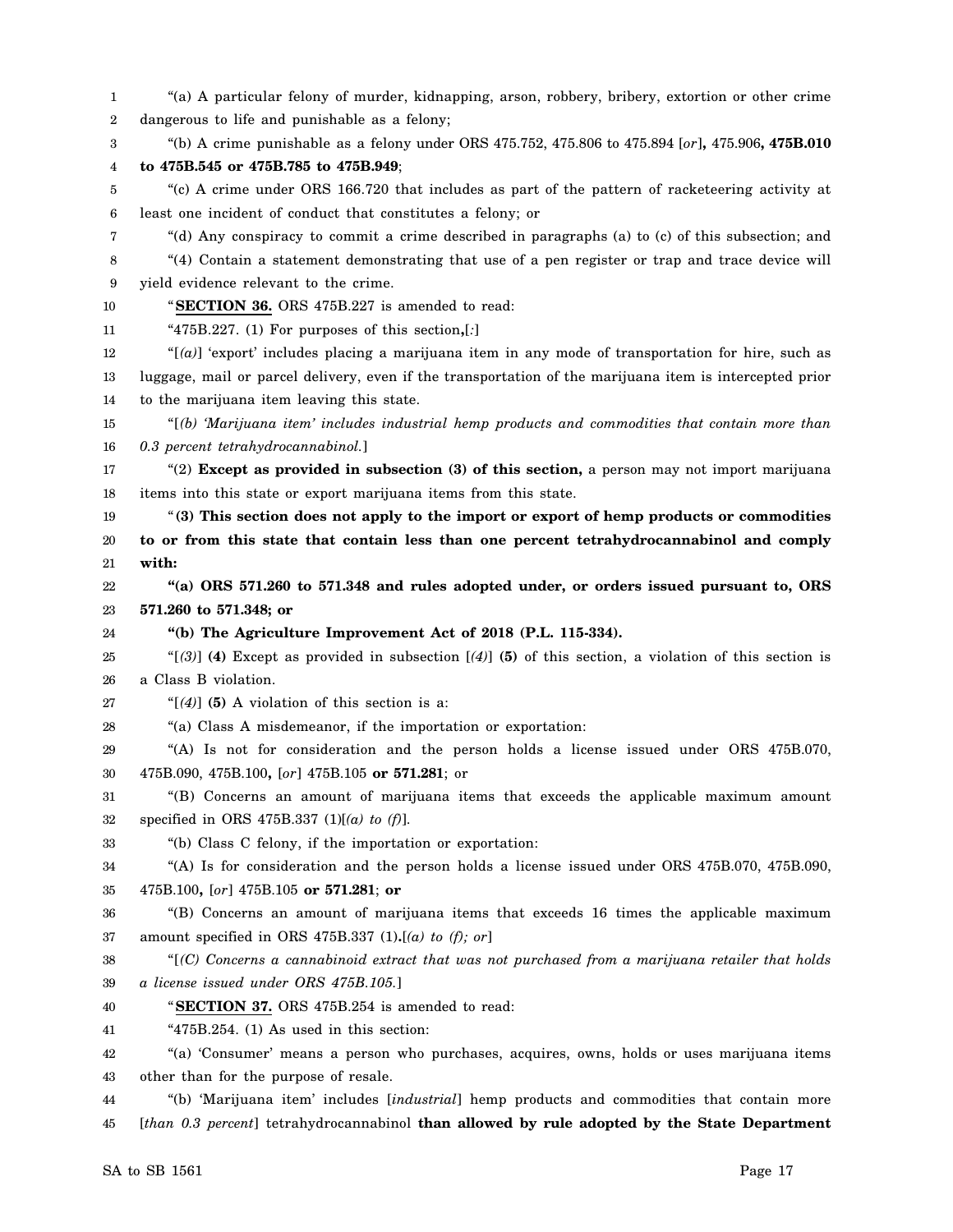#### 1 **of Agriculture**.

| 2  | "(2) A person other than a marijuana retailer that holds a license issued under ORS 475B.105             |
|----|----------------------------------------------------------------------------------------------------------|
| 3  | may not sell marijuana items to a consumer.                                                              |
| 4  | "SECTION 38. ORS 475B.311 is amended to read:                                                            |
| 5  | "475B.311. (1) A person other than a marijuana processor that holds a license issued under ORS           |
| 6  | 475B.090 or a handler licensed under ORS 571.281 to process hemp may not process cannabinoid             |
| 7  | extracts into a cannabinoid product.                                                                     |
| 8  | "(2) A person may not produce, process or store homemade [industrial] hemp extracts.                     |
| 9  | "(3) Violation of this section is a Class A misdemeanor.                                                 |
| 10 | "SECTION 39. ORS 475B.337 is amended to read:                                                            |
| 11 | "475B.337. (1) Except for licensees and licensee representatives acting in accordance with ORS           |
| 12 | 475B.010 to 475B.545 and any rule adopted under ORS 475B.010 to 475B.545, it is unlawful for any         |
| 13 | person 21 years of age or older to possess, knowingly or intentionally:                                  |
| 14 | "(a) An amount of plants in the genus Cannabis within the plant family Cannabaceae in excess             |
| 15 | of the amount allowed under ORS 475B.301 (1).                                                            |
| 16 | "(b) More than one ounce of usable marijuana in a public place.                                          |
| 17 | "(c) More than eight ounces of usable marijuana.                                                         |
| 18 | "(d) More than 16 ounces of cannabinoid products in solid form or cannabinoid concentrates.              |
| 19 | "(e) More than 72 ounces of cannabinoid products in liquid form.                                         |
| 20 | "(f) More than one ounce of cannabinoid extracts.                                                        |
| 21 | " $(g)$ A cannabinoid extract that was not purchased from a marijuana retailer that holds a license      |
| 22 | issued under ORS 475B.105 or from a licensed marijuana retailer from another state.                      |
| 23 | "(2) Except as provided in subsection (3) of this section, unlawful possession of a marijuana item       |
| 24 | is a Class A misdemeanor.                                                                                |
| 25 | "(3) Unlawful possession of a marijuana item is:                                                         |
| 26 | "(a) A Class B violation, if the amount possessed is not more than two times the applicable              |
| 27 | maximum amount specified in subsection $(1)(a)$ to $(f)$ of this section.                                |
| 28 | "(b) A Class B misdemeanor, if the amount possessed is more than two times, but not more than            |
| 29 | four times, the applicable maximum amount specified in subsection $(1)(a)$ to $(f)$ of this section.     |
| 30 | "(c) A Class C felony, if the amount possessed is:                                                       |
| 31 | "(A) More than 16 times the applicable maximum amount specified in subsection $(1)(a)$ , $(c)$ , $(d)$ , |
| 32 | (e) or (f) of this subsection;                                                                           |
| 33 | "(B) More than eight pounds of usable marijuana in a public place; or                                    |
| 34 | "(C) More than one-quarter ounce of cannabinoid extract that was not purchased from a                    |
| 35 | marijuana retailer that holds a license issued under ORS 475B.105 or from a licensed marijuana           |
| 36 | retailer from another state.                                                                             |
| 37 | "SECTION 40. ORS 475B.354 is amended to read:                                                            |
| 38 | "475B.354. (1) Except as provided in subsection (3) of this section, a felony under ORS 475B.337         |
| 39 | or 475B.341 shall be classified as crime category 1 of the sentencing guidelines grid of the Oregon      |
| 40 | Criminal Justice Commission.                                                                             |
| 41 | "(2) Except as provided in subsection (3) of this section, a felony under ORS 475B.346 or                |
| 42 | 475B.349 shall be classified as crime category 4 of the sentencing guidelines grid of the Oregon         |
| 43 | Criminal Justice Commission.                                                                             |
| 44 | "(3) Subject to subsection (4) of this section, a felony under ORS 475B.337, 475B.341, 475B.346          |
| 45 | or 475B.349 shall be classified as crime category 8 of the sentencing guidelines grid of the Oregon      |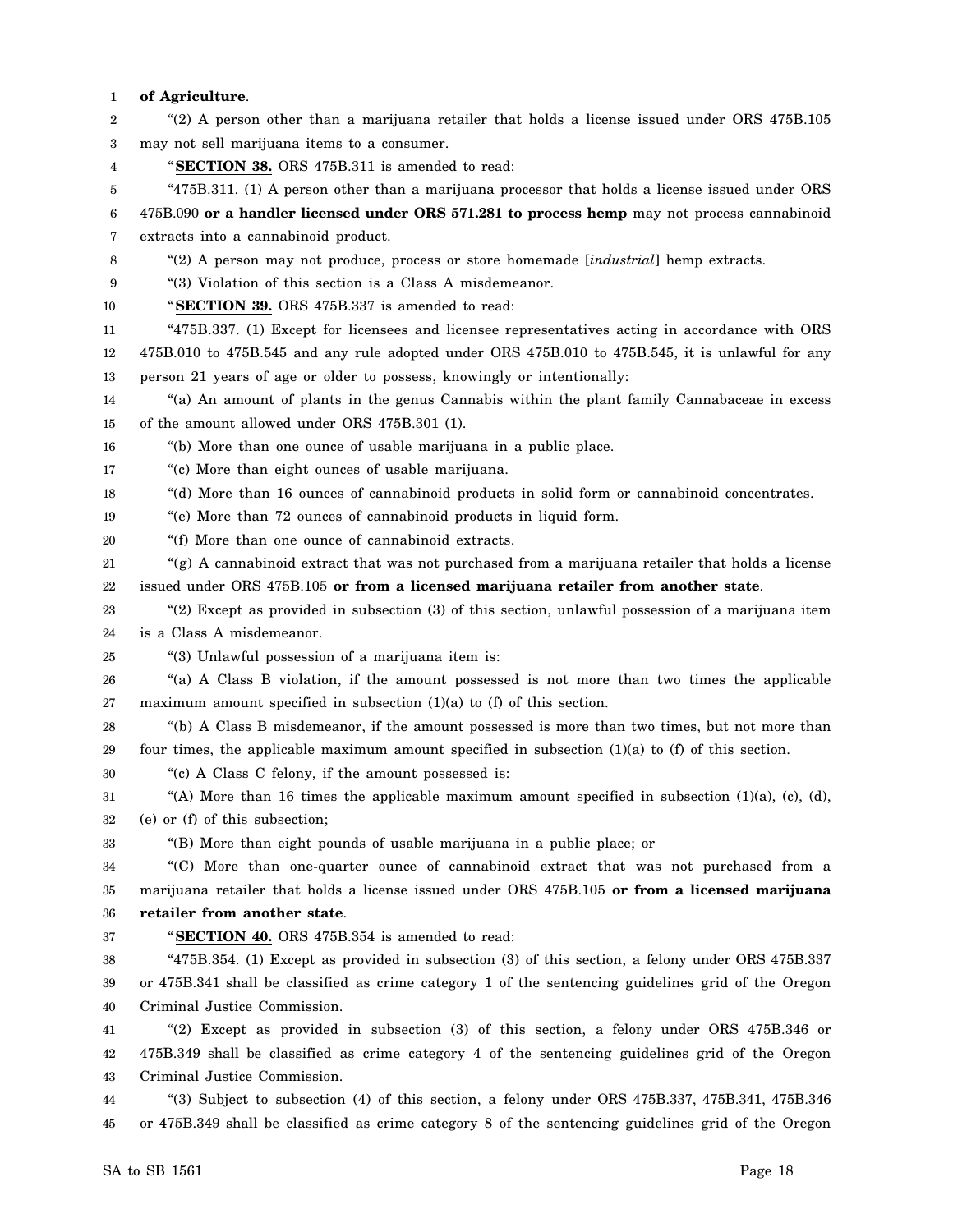1 2 3 Criminal Justice Commission if the violation is a commercial marijuana offense. A violation is a commercial marijuana offense for purposes of this subsection if the violation was committed in conjunction with at least three of the following factors:

4 5 6 "(a) The offender [*delivered a marijuana item for consideration*] **was in possession of an amount of marijuana items that exceeds 16 times the applicable maximum amount specified in ORS 475B.301**;

"(b) The offender was in possession of [*\$300*] **\$3,000** or more in cash;

8 9 10 11 12 "(c) The offender was unlawfully in possession of a firearm or other weapon as described in ORS 166.270 (2), the offender used, attempted to use or threatened to use a deadly weapon or dangerous weapon, as those terms are defined in ORS 161.015, or the offender was in possession of a firearm or other deadly weapon or dangerous weapon for the purpose of using the deadly weapon or dangerous weapon;

13 14 15 "[*(d) The offender was in possession of materials being used for the packaging of marijuana items, such as scales, wrapping or foil, other than a material used to contain the marijuana item that is the subject of the violation;*]

16 17 "[*(e)*] **(d)** The offender was in possession of marijuana item transaction records or customer lists; "[*(f)*] **(e)** The offender was in possession of stolen property;

18 19 20 " $(g)$ ] **(f)** The offender was in possession of manufacturing paraphernalia specifically designed for producing marijuana, such as recipes, [*precursor chemicals, laboratory equipment,*] lighting equipment, ventilating equipment or power generation equipment;

21 22 " $[(h)]$  (g) The offender modified structures by painting, wiring, plumbing or lighting the structures to facilitate the offense;

23  $\mathcal{L}[i]$  (h) The offender used public lands to manufacture the marijuana item; or

24 25 " $[$ (*j*)] (**i**) The offender constructed fortifications or took security measures that had the potential to injure persons.

26 27 28 29 "(4) To prove that a violation is a commercial marijuana offense for purposes of subsection (3) of this section, the state must plead in the accusatory instrument at least three of the factors described in subsection (3) of this section. The state has the burden of proving each factor beyond a reasonable doubt.

30 31 32 "**SECTION 41. (1) The amendments to ORS 133.619, 161.067, 165.663, 475B.227, 475B.254, 475B.311, 475B.337 and 475B.354 by sections 33 to 40 of this 2020 Act become operative on October 31, 2020.**

33 34 35 36 37 38 **"(2) The Oregon Liquor Control Commission may take any action before the operative date specified in subsection (1) of this section that is necessary to enable the commission to exercise, on and after the operative date specified in subsection (1) of this section, all of the duties, functions and powers conferred on the commission by the amendments to ORS 133.619, 161.067, 165.663, 475B.227, 475B.254, 475B.311, 475B.337 and 475B.354 by sections 33 to 40 of this 2020 Act.**

39

7

40

## " **OREGON MEDICAL MARIJUANA ACT**

41 42

"**SECTION 42.** ORS 475B.791 is amended to read:

43 "475B.791. As used in ORS 475B.785 to 475B.949:

44 45 "(1) 'Attending [*physician*] **provider**' means [*a physician licensed under ORS chapter 677*] **one of the following health care providers** who has primary responsibility for the care and treatment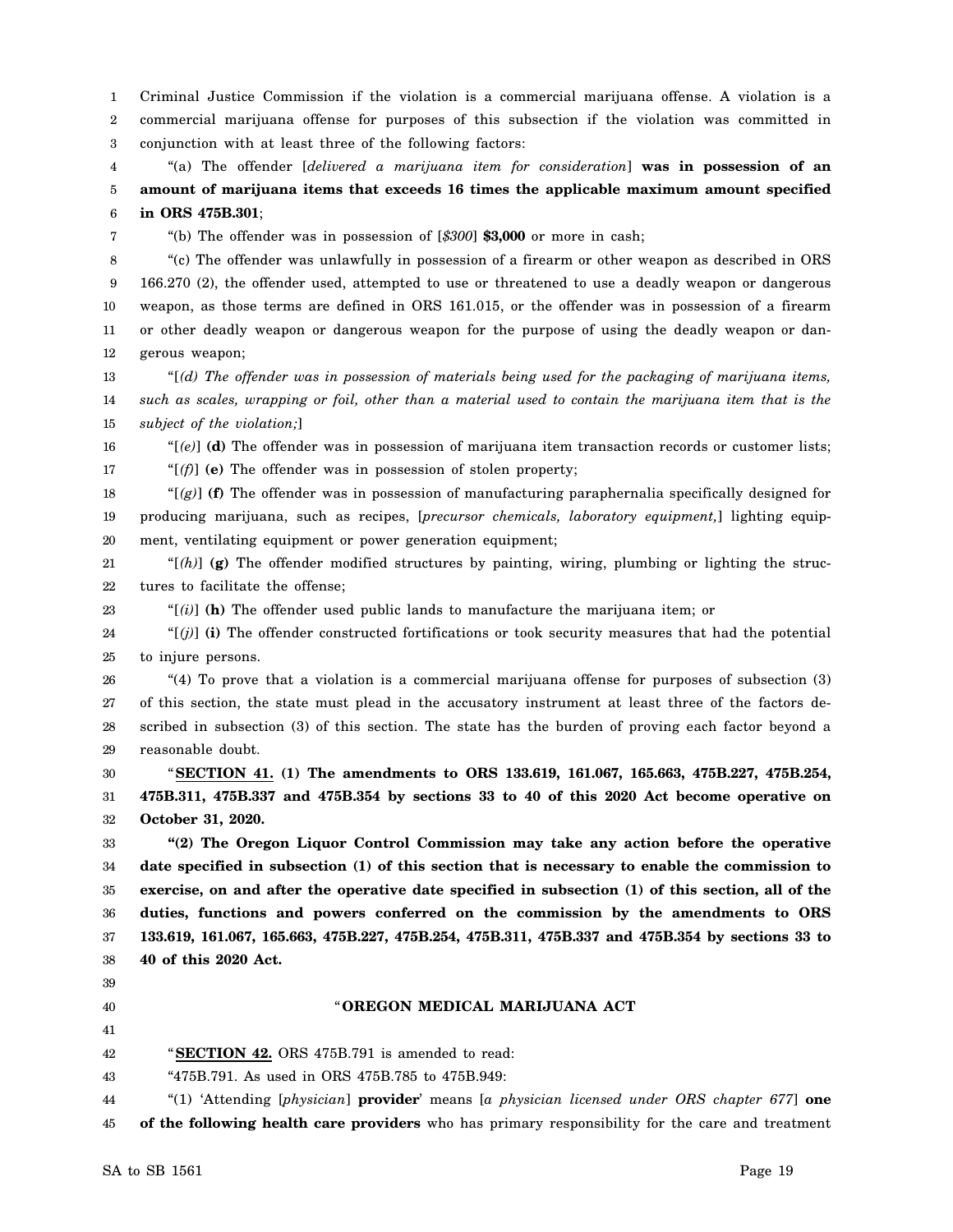1 2 3 4 5 6 7 8 9 10 11 12 13 14 15 16 17 18 19 20 21 22 23 24 25 26 27 28 29 30 31 32 33 34 35 36 37 38 39 40 41 42 43 44 45 of a person diagnosed with a debilitating medical condition[*.*]**: "(a) A physician licensed under ORS chapter 677; "(b) A physician assistant licensed under ORS 677.505 to 677.525; "(c) A nurse practitioner licensed under ORS 678.375 to 678.390; "(d) A naturopathic physician licensed under ORS chapter 685; or "(e) A dentist licensed under ORS chapter 679.** "(2) 'Cannabinoid' means any of the chemical compounds that are the active constituents of marijuana. "(3) 'Cannabinoid concentrate' means a substance obtained by separating cannabinoids from marijuana by: "(a) A mechanical extraction process; "(b) A chemical extraction process using a nonhydrocarbon-based solvent, such as vegetable glycerin, vegetable oils, animal fats, isopropyl alcohol or ethanol; "(c) A chemical extraction process using the hydrocarbon-based solvent carbon dioxide, provided that the process does not involve the use of high heat or pressure; or "(d) Any other process identified by the Oregon Health Authority, in consultation with the Oregon Liquor Control Commission, by rule. "(4) 'Cannabinoid edible' means food or potable liquid into which a cannabinoid concentrate, cannabinoid extract or dried leaves or flowers of marijuana have been incorporated. "(5) 'Cannabinoid extract' means a substance obtained by separating cannabinoids from marijuana by: "(a) A chemical extraction process using a hydrocarbon-based solvent, such as butane, hexane or propane; "(b) A chemical extraction process using the hydrocarbon-based solvent carbon dioxide, if the process uses high heat or pressure; or "(c) Any other process identified by the Oregon Health Authority, in consultation with the Oregon Liquor Control Commission, by rule. "(6) 'Debilitating medical condition' means: "(a) Cancer, glaucoma, a degenerative or pervasive neurological condition, positive status for human immunodeficiency virus or acquired immune deficiency syndrome, or a side effect related to the treatment of those medical conditions; "(b) A medical condition or treatment for a medical condition that produces, for a specific patient, one or more of the following: "(A) Cachexia; "(B) Severe pain; "(C) Severe nausea; "(D) Seizures, including seizures caused by epilepsy; or "(E) Persistent muscle spasms, including spasms caused by multiple sclerosis; "(c) Post-traumatic stress disorder; or "(d) Any other medical condition or side effect related to the treatment of a medical condition adopted by the Oregon Health Authority by rule or approved by the authority pursuant to a petition filed under ORS 475B.946. "(7)(a) 'Delivery' has the meaning given that term in ORS 475.005. "(b) 'Delivery' does not include transfer of marijuana by a registry identification cardholder to another registry identification cardholder if no consideration is paid for the transfer.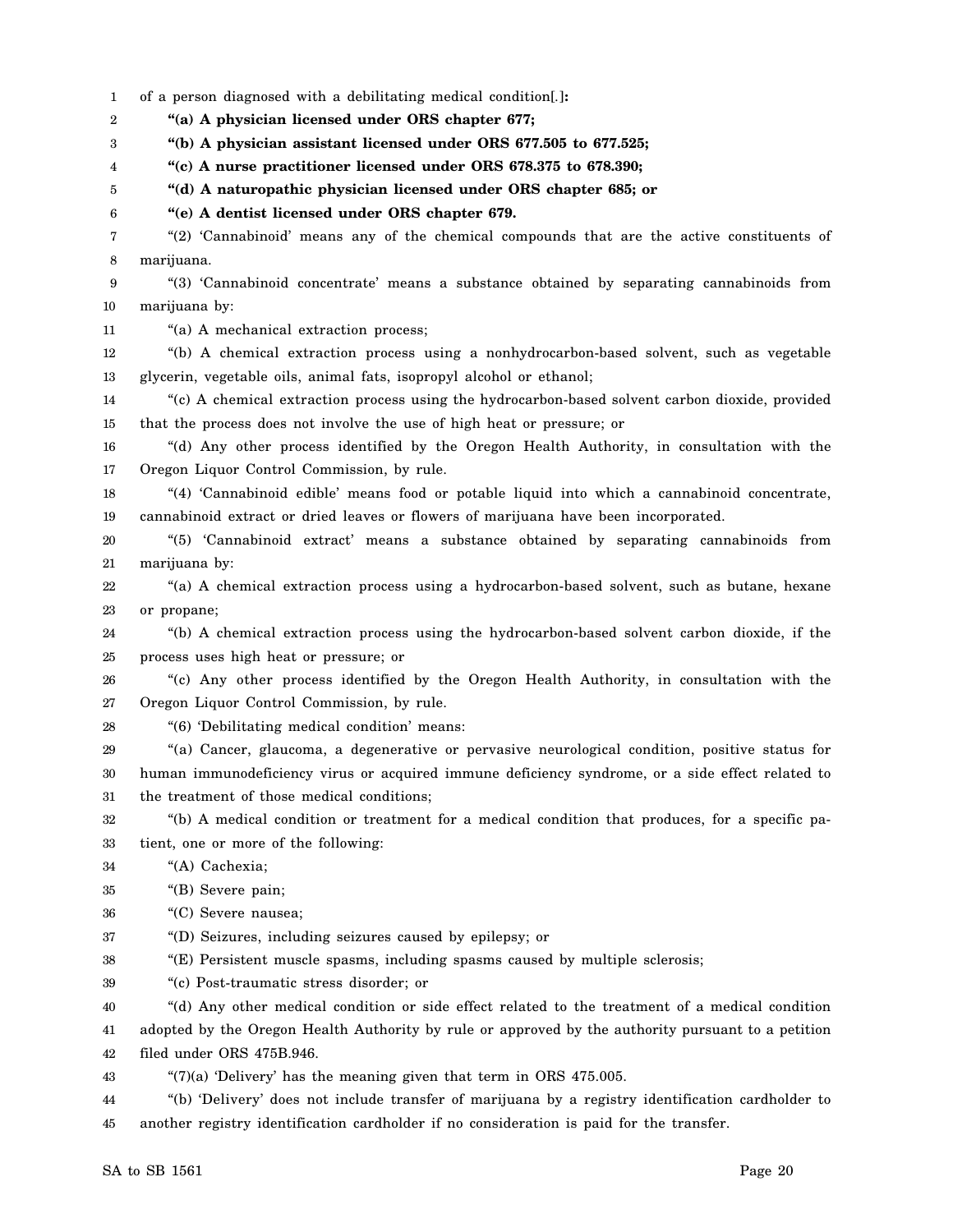1 "(8)(a) 'Designated primary caregiver' means an individual:

2 "(A) Who is 18 years of age or older;

3 4 "(B) Who has significant responsibility for managing the well-being of a person who has been diagnosed with a debilitating medical condition; and

5 6 7 "(C) Who is designated as the person responsible for managing the well-being of a person who has been diagnosed with a debilitating medical condition on that person's application for a registry identification card or in other written notification submitted to the authority.

8 "(b) 'Designated primary caregiver' does not include a person's attending [*physician*] **provider**.

9 "(9) 'High heat' means a temperature exceeding 180 degrees.

10

"(10) 'Immature marijuana plant' means a marijuana plant that is not flowering.

11 12 "(11)(a) 'Marijuana' means the plant Cannabis family Cannabaceae, any part of the plant Cannabis family Cannabaceae and the seeds of the plant Cannabis family Cannabaceae.

13 "(b) 'Marijuana' does not include:

14 "(A) [*Industrial*] Hemp, as defined in ORS 571.269; or

15 16 17 "(B) Prescription drugs, as that term is defined in ORS 689.005, including those containing one or more cannabinoids, that are approved by the United States Food and Drug Administration and dispensed by a pharmacy, as defined in ORS 689.005.

18 19 "(12) 'Marijuana grow site' means a location registered under ORS 475B.810 where marijuana is produced for use by a registry identification cardholder.

20 21 22 "(13) 'Marijuana processing site' means a marijuana processing site registered under ORS 475B.840 or a site for which an applicant has submitted an application for registration under ORS 475B.840.

23 24 "(14) 'Mature marijuana plant' means a marijuana plant that is not an immature marijuana plant.

25 26 27 "(15)(a) 'Medical cannabinoid product' means a cannabinoid edible and any other product intended for human consumption or use, including a product intended to be applied to a person's skin or hair, that contains cannabinoids or dried leaves or flowers of marijuana.

28 "(b) 'Medical cannabinoid product' does not include:

29 "(A) Usable marijuana by itself;

30 "(B) A cannabinoid concentrate by itself;

31 "(C) A cannabinoid extract by itself; or

32 "(D) [*Industrial*] Hemp, as defined in ORS 571.269.

33 34 35 "(16) 'Medical marijuana dispensary' means a medical marijuana dispensary registered under ORS 475B.858 or a site for which an applicant has submitted an application for registration under ORS 475B.858.

36 37 38 "(17) 'Medical use of marijuana' means the production, processing, possession, delivery or administration of marijuana, or use of paraphernalia used to administer marijuana, to mitigate the symptoms or effects of a debilitating medical condition.

39 40 41 42 43 "(18) 'Person designated to produce marijuana by a registry identification cardholder' means a person designated to produce marijuana by a registry identification cardholder under ORS 475B.810 who produces marijuana for a registry identification cardholder at an address other than the address where the registry identification cardholder resides or at an address where more than 12 mature marijuana plants are produced.

44 45 "(19) 'Process' means the compounding or conversion of marijuana into medical cannabinoid products, cannabinoid concentrates or cannabinoid extracts.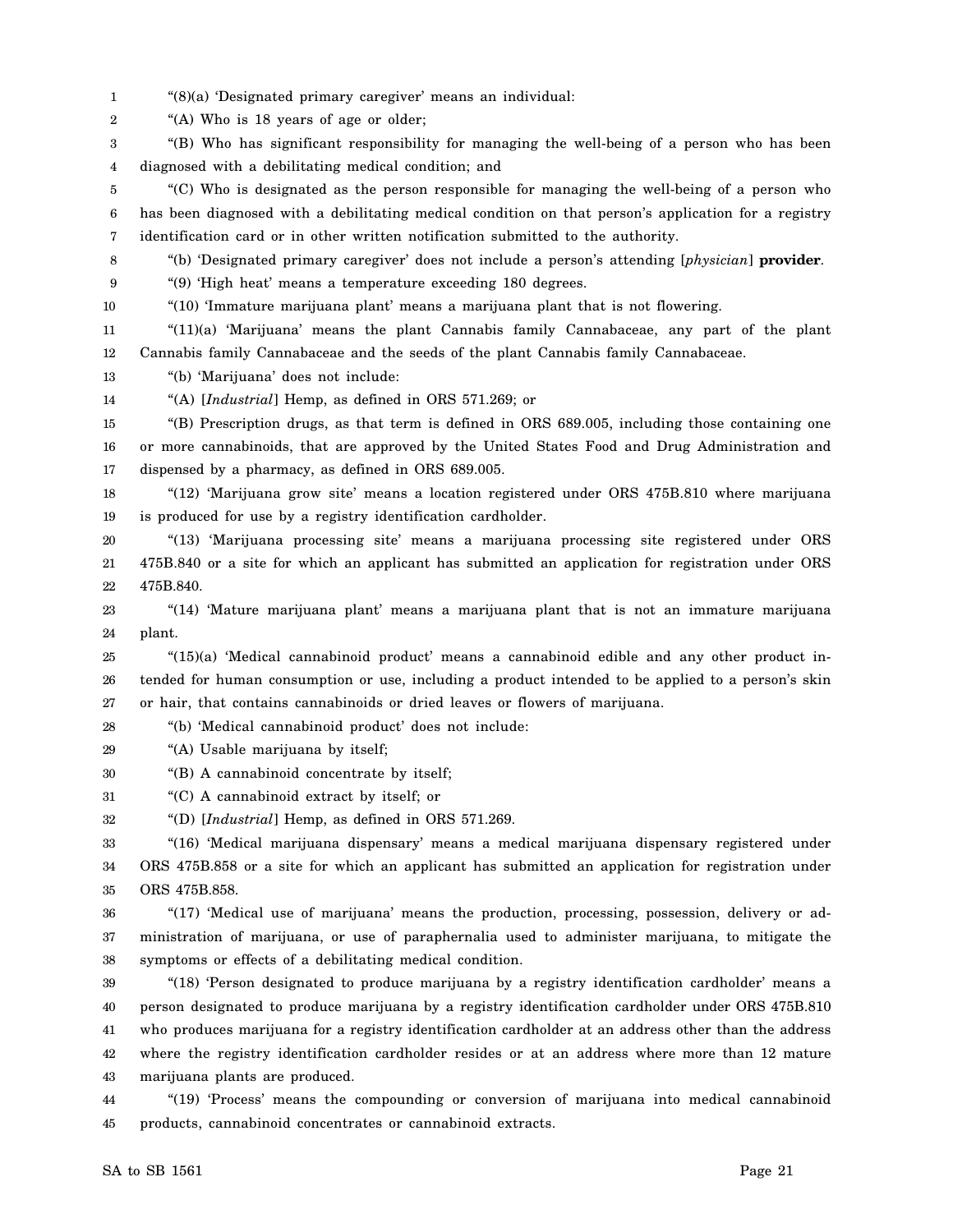- 1 "(20) 'Production' means:
- 2 "(a) Planting, cultivating, growing, trimming or harvesting marijuana; or
- 3 "(b) Drying marijuana leaves or flowers.

4 5 6 7 "(21) 'Registry identification card' means a document issued by the Oregon Health Authority under ORS 475B.797 that identifies a person authorized to engage in the medical use of marijuana and, if the person has a designated primary caregiver under ORS 475B.804, the person's designated primary caregiver.

- 8 9 "(22) 'Registry identification cardholder' means a person to whom a registry identification card has been issued under ORS 475B.797.
- 10 "(23)(a) 'Usable marijuana' means the dried leaves and flowers of marijuana.

11 "(b) 'Usable marijuana' does not include:

12 "(A) The seeds, stalks and roots of marijuana; or

13 "(B) Waste material that is a by-product of producing marijuana.

14 15 "(24) 'Written documentation' means a statement signed by the attending [*physician*] **provider** of a person diagnosed with a debilitating medical condition or copies of the person's relevant med-

16 ical records.

17

"**SECTION 43.** ORS 475B.797 is amended to read:

18 19 "475B.797. (1) The Oregon Health Authority shall establish a program for the issuance of registry identification cards to applicants who meet the requirements of this section.

20 21 22 "(2) The authority shall issue a registry identification card to an applicant who is 18 years of age or older if the applicant pays a fee in an amount established by the authority by rule and submits to the authority an application containing the following information:

23 24 25 26 "(a) Written documentation from the applicant's attending [*physician*] **provider** stating that the attending [*physician*] **provider** has diagnosed the applicant as having a debilitating medical condition and that the medical use of marijuana may mitigate the symptoms or effects of the applicant's debilitating medical condition;

27

"(b) The name, address and date of birth of the applicant;

28 "(c) The name, address and telephone number of the applicant's attending [*physician*] **provider**;

29 "(d) Proof of residency, submitted in a form required by the authority by rule;

30 31 "(e) The name and address of the applicant's designated primary caregiver, if the applicant is designating a primary caregiver under ORS 475B.804; and

32 33 "(f) The information described in ORS 475B.810 (2), if the applicant is applying to produce marijuana or designate another person under ORS 475B.810 to produce marijuana.

34 35 "(3)(a) The authority shall issue a registry identification card to an applicant who is under 18 years of age if:

36 37 "(A) The applicant pays the fee and submits the application described in subsection (2) of this section; and

38 39 "(B) The custodial parent or legal guardian who is responsible for the health care decisions of the applicant signs and submits to the authority a written statement that:

40 41 "(i) The applicant's attending [*physician*] **provider** has explained to the applicant and to the custodial parent or legal guardian the possible risks and benefits of the medical use of marijuana;

42 43 "(ii) The custodial parent or legal guardian consents to the medical use of marijuana by the applicant;

44 45 "(iii) The custodial parent or legal guardian agrees to serve as the applicant's designated primary caregiver; and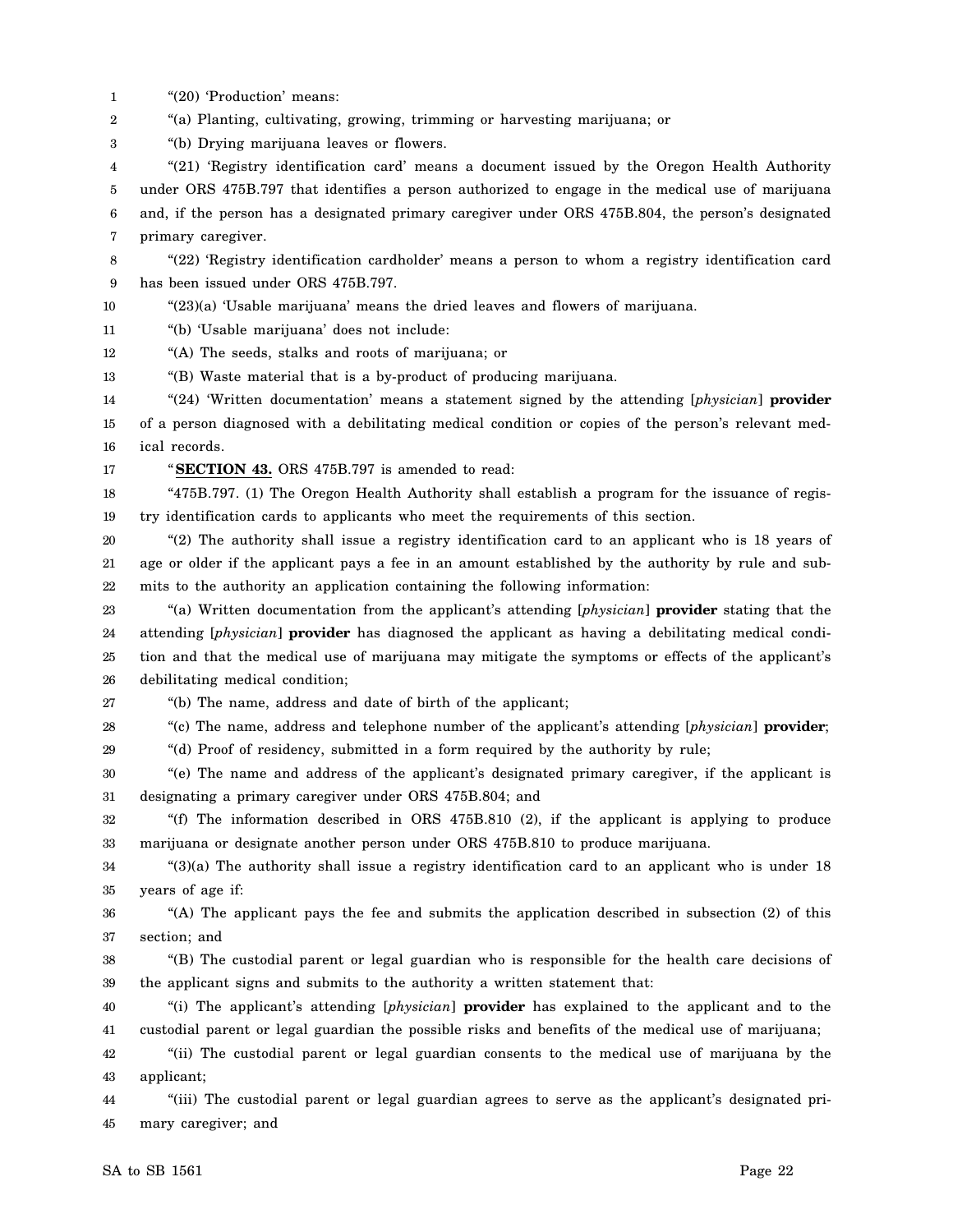1 2 "(iv) The custodial parent or legal guardian agrees to control the acquisition, dosage and frequency of the medical use of marijuana by the applicant.

3 4 "(b) An applicant who is under 18 years of age may not apply to produce marijuana under subsection  $(2)(f)$  of this section.

5 "(4) The authority shall:

6 7 8 "(a) On the date on which the authority receives an application described in subsection (2) of this section, issue a receipt to the applicant verifying that the authority received an application under subsection (2) or (3) of this section; and

9 10 "(b) Approve or deny an application received under subsection (2) or (3) of this section within 30 days after receiving the application.

11 12 13 "(5)(a) If the authority approves an application, the authority shall issue a serially numbered registry identification card to the applicant within five days after approving the application. The registry identification card must include the following information:

14 "(A) The registry identification cardholder's name, address and date of birth;

15 "(B) The issuance date and expiration date of the registry identification card;

16 17 18 "(C) If the registry identification cardholder designated a primary caregiver under ORS 475B.804, the name and address of the registry identification cardholder's designated primary caregiver; and

"(D) Any other information required by the authority by rule.

20 21 22 "(b) If the registry identification cardholder designated a primary caregiver under ORS 475B.804, the authority shall issue an identification card to the designated primary caregiver. The identification card must contain the information required by paragraph (a) of this subsection.

23 "(6) A registry identification cardholder shall:

24 25 "(a) In a form and manner prescribed by the authority, notify the authority of any change concerning the registry identification cardholder's:

26

19

"(A) Name, address or attending [*physician*] **provider**;

27 28 "(B) Designated primary caregiver, including the designation of a primary caregiver made at a time other than at the time of applying for or renewing a registry identification card; or

29 30 31 "(C) Person responsible for a marijuana grow site, including the designation of a person responsible for a marijuana grow site made at a time other than at the time of applying for or renewing a registry identification card.

32 33 34 "(b) Annually renew the registry identification card by paying a fee in an amount established by the authority by rule and submitting to the authority an application that contains the following information:

35 36 37 38 "(A) Updated written documentation from the registry identification cardholder's attending [*physician*] **provider** stating that the registry identification cardholder still has a debilitating medical condition and that the medical use of marijuana may mitigate the symptoms or effects of the registry identification cardholder's debilitating medical condition;

39

"(B) The information described in subsection (2)(b) to (f) of this section; and

40 41 42 "(C) If the registry identification cardholder is under 18 years of age, a statement signed by the custodial parent or legal guardian of the registry identification cardholder that meets the requirements of subsection (3) of this section.

43 "(7) The authority shall:

44 45 "(a) On the date on which the authority receives an application described in subsection (2) of this section, issue a receipt to the applicant verifying that the authority received an application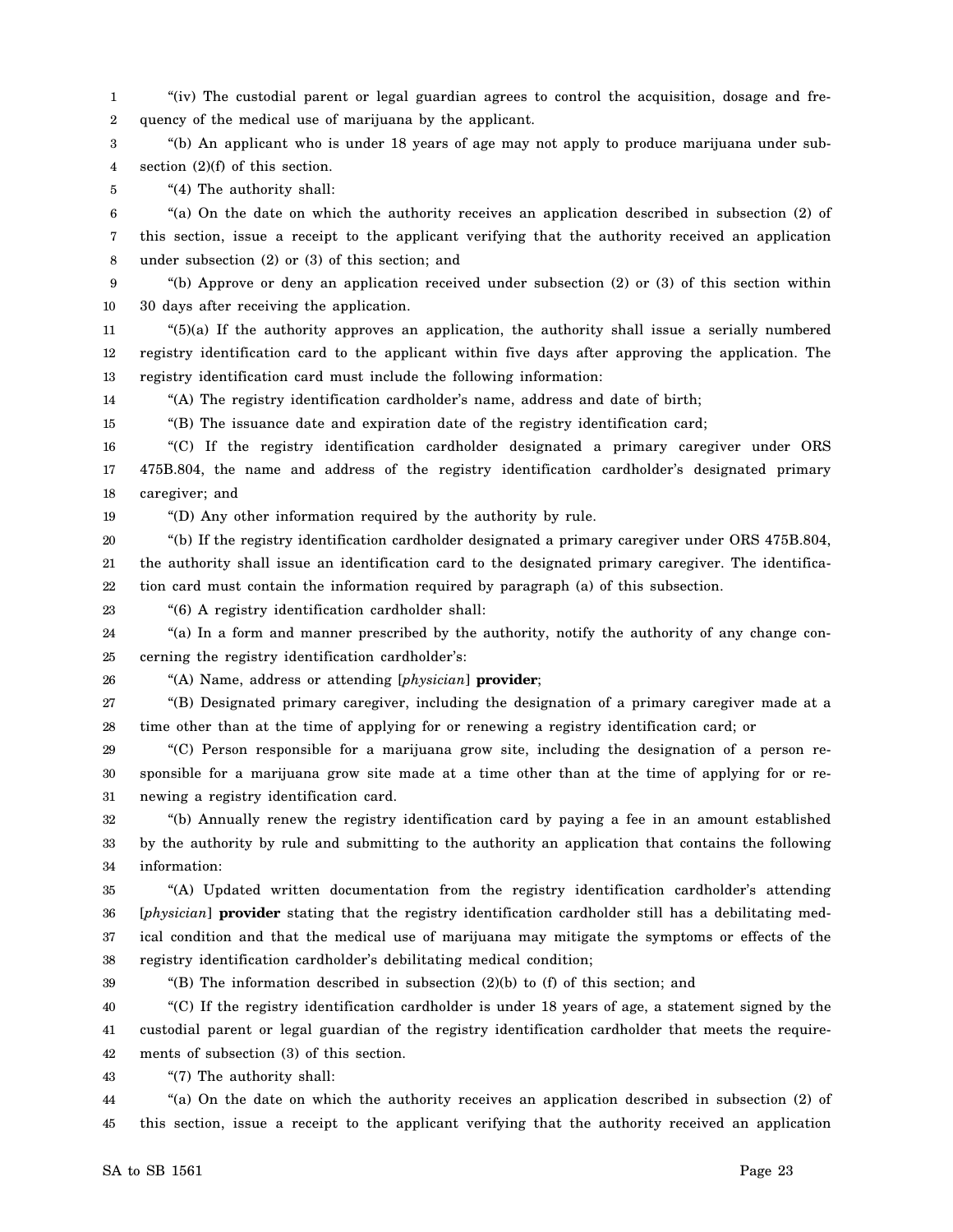1 under subsection (6)(b) of this section; and

2 3 "(b) Approve or deny an application received under subsection  $(6)(b)$  of this section within 30 days after receiving the application.

4 5 6 7 8 "(8)(a) If the registry identification cardholder's attending [*physician*] **provider** determines that the registry identification cardholder no longer has a debilitating medical condition, or determines that the medical use of marijuana is contraindicated for the registry identification cardholder's debilitating medical condition, the registry identification cardholder shall return the registry identification card to the authority within 30 calendar days after receiving notice of the determination.

9 10 11 12 13 "(b) If, because of circumstances beyond the control of the registry identification cardholder, a registry identification cardholder is unable to obtain a second medical opinion about the registry identification cardholder's continuing eligibility for the medical use of marijuana before having to return the registry identification card to the authority, the authority may grant the registry identification cardholder additional time to obtain a second medical opinion.

14 15 "(9)(a) The authority may deny an application for a registry identification card or an application to renew a registry identification card, or may suspend or revoke a registry identification card, if:

16 17 "(A) The applicant or registry identification cardholder does not provide the information required by this section;

18 19 "(B) The authority determines that the applicant or registry identification cardholder provided false information; or

20 21 "(C) The authority determines that the applicant or registry identification cardholder violated a provision of ORS 475B.785 to 475B.949 or a rule adopted under ORS 475B.785 to 475B.949.

22 23 24 "(b) If a registry identification card is revoked, any associated identification card issued under subsection (5)(b) of this section, or marijuana grow site registration card issued under ORS 475B.810 (6), shall also be revoked.

25 26 27 "(c) A person whose application is denied, or whose registry identification card is revoked, under this subsection may not reapply for a registry identification card for six months from the date of the denial or revocation unless otherwise authorized by the authority.

28 29 30 31 "(10)(a) The authority may deny a designation of a primary caregiver made under ORS 475B.804, or suspend or revoke an associated identification card issued under subsection (5)(b) of this section, if the authority determines that the designee or the registry identification cardholder violated a provision of ORS 475B.785 to 475B.949 or a rule adopted under ORS 475B.785 to 475B.949.

32 33 34 "(b) A person whose designation has been denied, or whose identification card has been revoked, under this subsection may not be designated as a primary caregiver under ORS 475B.804 for six months from the date of the denial or revocation unless otherwise authorized by the authority.

35 36 37 38 39 " $(11)(a)$  Notwithstanding subsection (2) or  $(6)(b)$  of this section, if an applicant for a registry identification card, or a registry identification cardholder applying for renewal of a registry identification card, submits to the authority proof of having served in the Armed Forces of the United States, the authority may not impose a fee that is greater than \$20 for the issuance or renewal of the registry identification card.

40 41 42 43 44 "(b) Notwithstanding subsection  $(6)(b)(A)$  of this section, the requirement that a registry identification cardholder include in the application to renew a registry identification card updated written documentation from the cardholder's attending [*physician*] **provider** regarding the cardholder's continuing debilitating medical condition does not apply to a service-disabled veteran who:

45

"(A) Has been assigned a total and permanent disability rating for compensation that rates the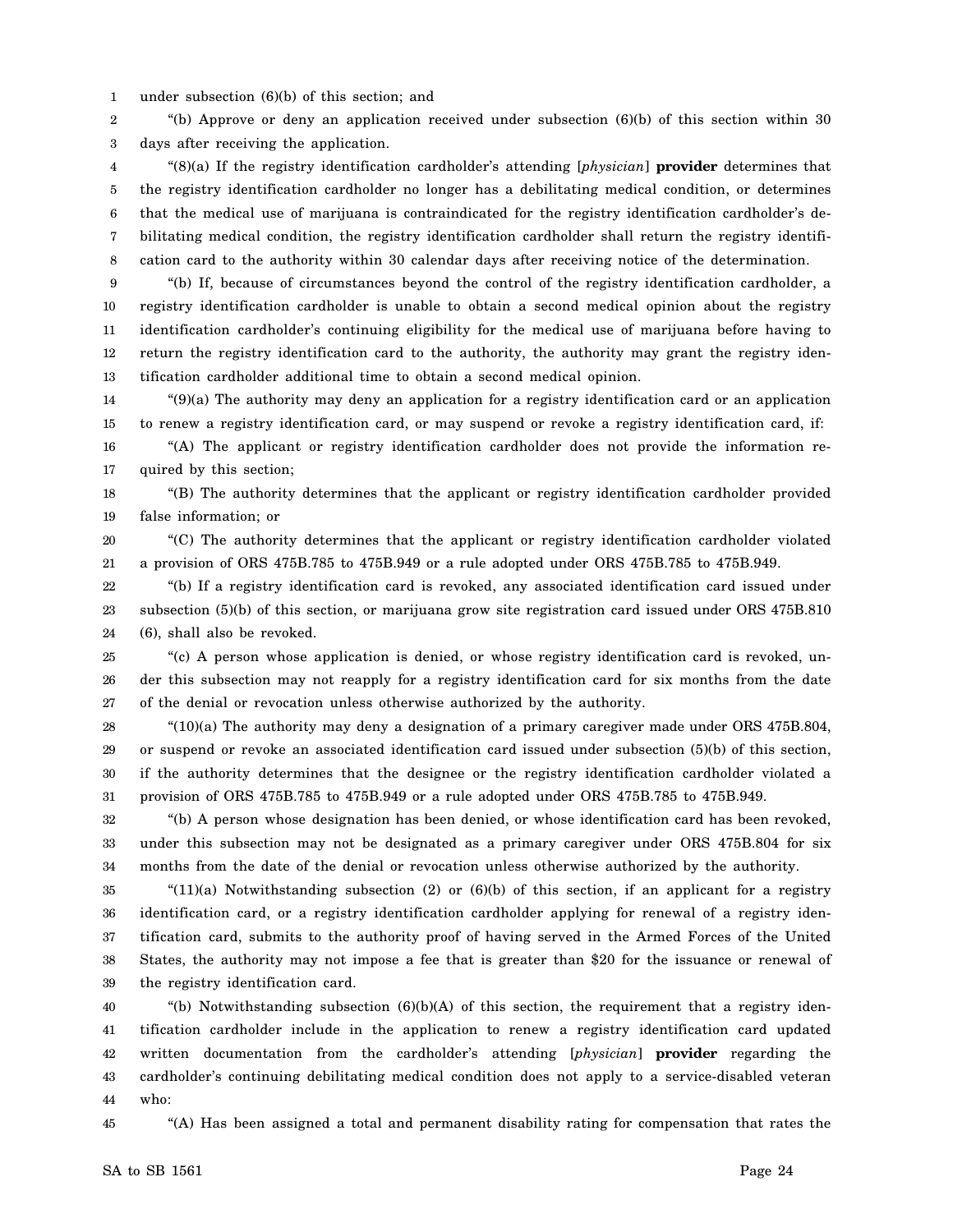1 2 veteran as unable to secure or follow a substantially gainful occupation as a result of serviceconnected disabilities as described in 38 C.F.R. 4.16; or

3 4 5 "(B) Has a United States Department of Veterans Affairs total disability rating of 100 percent as a result of an injury or illness that the veteran incurred, or that was aggravated, during active military service and who received a discharge or release under other than dishonorable conditions.

6 7 8 9 10 "(12) For any purpose described in ORS 475B.785 to 475B.949, including exemption from criminal liability under ORS 475B.907, a receipt issued by the authority verifying that an application has been submitted to the authority under subsection (2), (3) or (6)(b) of this section has the same legal effect as a registry identification card for 30 days following the date on which the receipt was issued to the applicant.

11

"**SECTION 44.** ORS 475B.913 is amended to read:

12 13 14 15 "475B.913. (1) Except as provided in ORS 475B.910, a person has an affirmative defense to a criminal charge of possession, delivery or manufacture of marijuana, or any other criminal offense in which possession, delivery or manufacture of marijuana is an element, if the person charged with the offense:

16 17 18 19 "(a) Was diagnosed with a debilitating medical condition within 12 months of the date on which the person was arrested and was advised by the person's attending [*physician*] **provider** that the medical use of marijuana may mitigate the symptoms or effects of that debilitating medical condition;

20

"(b) Is engaged in the medical use of marijuana; and

21 22 "(c) Possesses, delivers or manufactures marijuana only in quantities permitted under ORS 475B.831.

23 24 "(2) A person does not need to lawfully possess a registry identification card to assert the affirmative defense established in this section.

25 26 27 28 29 "(3) A person engaged in the medical use of marijuana who claims that marijuana provides medically necessary benefits and who is charged with a crime pertaining to the use of marijuana is not precluded from presenting a defense of choice of evils, as set forth in ORS 161.200, or from presenting evidence supporting the necessity of marijuana for treatment of a specific disease or medical condition, provided that:

30 31 "(a) The person possesses, delivers or manufactures marijuana only as permitted under ORS 475B.831 (1); and

32 33 "(b) The person has taken a substantial step toward complying with the provisions of ORS 475B.785 to 475B.949.

34 35 36 37 38 39 40 "(4) A defendant proposing to use the affirmative defense established in this section in a criminal action shall, not less than five days before the trial of the cause, file and serve upon the district attorney a written notice of the intention to assert the affirmative defense. The notice must specifically state the reasons why the defendant is entitled to assert the affirmative defense and the factual basis for the affirmative defense. If the defendant fails to file and serve the notice, the defendant is not permitted to assert the affirmative defense at the trial of the cause unless the court orders, for good cause, otherwise.

41

"**SECTION 45.** ORS 475B.916 is amended to read:

42 43 44 "475B.916. The **Oregon Board of Dentistry, Oregon Board of Naturopathic Medicine,** Oregon Medical Board **and Oregon State Board of Nursing** may not impose a civil penalty or take other disciplinary action against an attending [*physician*] **provider** for:

45 "(1) Advising a person diagnosed as having a debilitating medical condition by the attending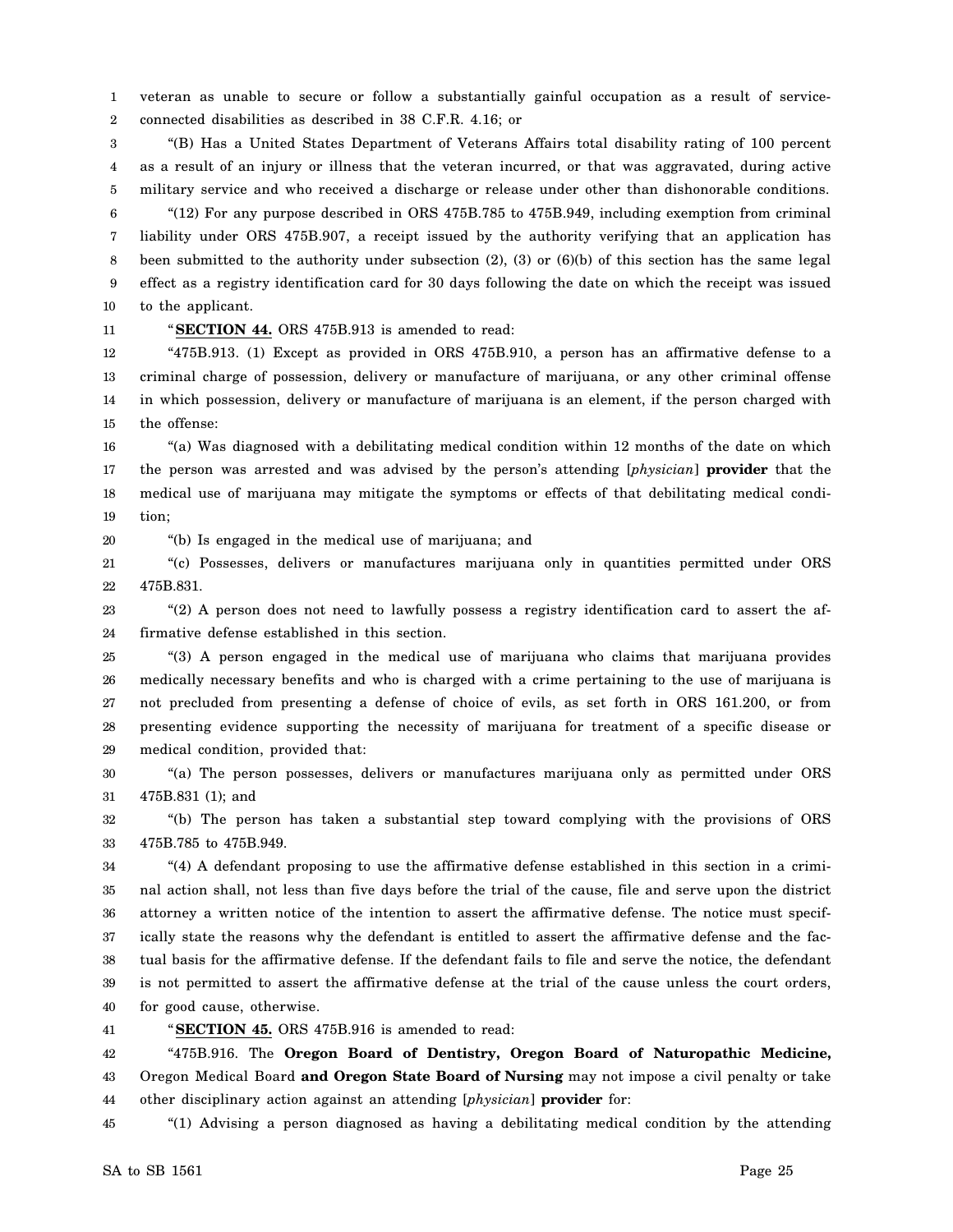1 2 3 4 5 6 7 [*physician*] **provider** or another physician licensed under ORS chapter 677**, physician assistant licensed under ORS 677.505 to 677.525, nurse practitioner licensed under ORS 678.375 to 678.390, naturopathic physician licensed under ORS chapter 685 or dentist licensed under ORS chapter 679** about the risks and benefits associated with the medical use of marijuana or that the medical use of marijuana may mitigate the symptoms or effects of the person's debilitating medical condition, provided that the advice is based on the attending [*physician's*] **provider's** personal assessment of the person's medical history and current medical condition; or

8 9 10 11 12 "(2) Providing the written documentation necessary for issuance or renewal of a registry identification card under ORS 475B.797, provided that the written documentation is based on the attending [*physician's*] **provider's** personal assessment of the person's medical history and current medical condition and the attending [*physician*] **provider** has discussed with the person the potential risks and benefits associated with the medical use of marijuana.

13

"**SECTION 46.** ORS 475B.952 is amended to read:

14 15 "475B.952. (1) The Oregon Cannabis Commission is established within the Oregon Health Authority. The commission consists of:

16 "(a) The Public Health Officer or the Public Health Officer's designee; and

17 "(b) Eight members appointed by the Governor as follows:

18 "(A) A registry identification cardholder, as defined in ORS 475B.791;

19 20 "(B) A person designated to produce marijuana by a registry identification cardholder, as defined in ORS 475B.791;

21 "(C) An attending [*physician*] **provider**, as defined in ORS 475B.791;

22 "(D) A person representing the Oregon Health Authority;

23 "(E) A person representing the Oregon Liquor Control Commission;

24 "(F) A local health officer, as described in ORS 431.418;

25 "(G) A law enforcement officer; and

26 "(H) A person knowledgeable about research proposal grant protocols.

27 28 29 30 31 "(2) The term of office of each member of the commission is four years, but a member serves at the pleasure of the Governor. Before the expiration of the term of a member, the Governor shall appoint a successor whose term begins on January 1 of the following year. A member is eligible for reappointment. If there is a vacancy for any cause, the Governor shall make an appointment to become immediately effective for the unexpired term.

32 33 "(3) The appointment of each member of the commission is subject to confirmation by the Senate in the manner prescribed in ORS 171.562 and 171.565.

34 35 36 "(4) Members of the commission are not entitled to compensation, but may be reimbursed for actual and necessary travel and other expenses incurred by them in the performance of their official duties in the manner and amounts provided for in ORS 292.495.

37 38 "**SECTION 47. (1) The amendments to ORS 475B.791, 475B.797, 475B.913, 475B.916 and 475B.952 by sections 42 to 46 of this 2020 Act become operative on October 31, 2020.**

39 40 41 42 43 **"(2) The Oregon Health Authority may take any action before the operative date specified in subsection (1) of this section that is necessary to enable the authority to exercise, on and after the operative date specified in subsection (1) of this section, all of the duties, functions and powers conferred on the authority by the amendments to ORS 475B.791, 475B.797, 475B.913, 475B.916 and 475B.952 by sections 42 to 46 of this 2020 Act.**

44 45

" **OREGON CANNABIS COMMISSION**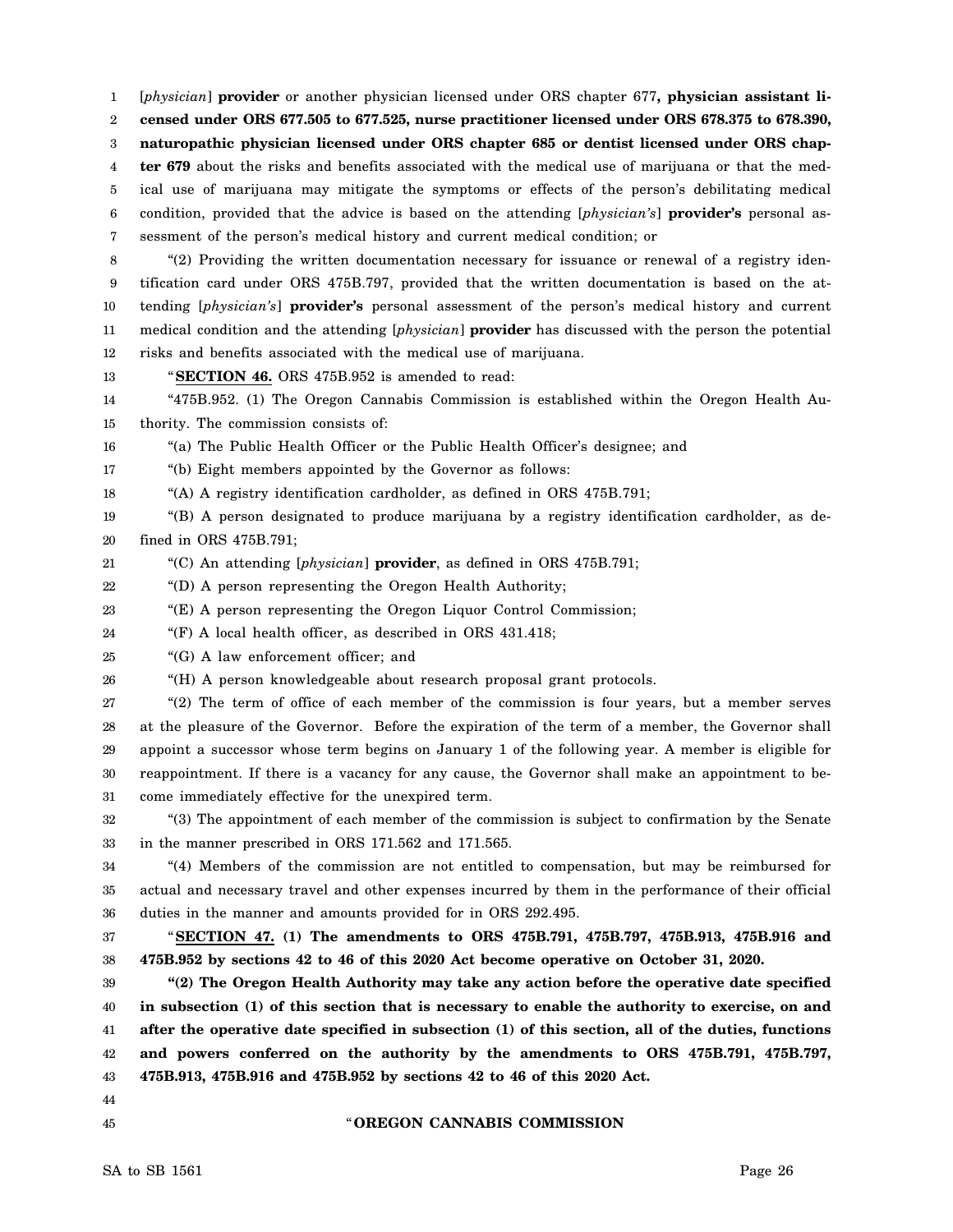1 "**SECTION 48.** ORS 475B.961 is amended to read:

2 3 "475B.961. **(1)** In addition to any other duty prescribed by law, the Oregon Cannabis Commission shall:

4 5 "[*(1)*] **(a)** [*Provide advice to*] **Work collaboratively with** the Oregon Health Authority [*with respect to*] **in** the administration of ORS 475B.785 to 475B.949;

6 7 8 9 "[*(2)*] **(b)** [*Provide advice to*] **Work collaboratively with** the Oregon Liquor Control Commission [*with respect to*] **in** the administration of ORS 475B.010 to 475B.545, insofar as those statutes pertain to registry identification cardholders and designated primary caregivers, as those terms are defined in ORS 475B.791;

10 11 "[*(3)*] **(c)** Develop a long-term strategic plan for ensuring that cannabis will remain a therapeutic option for persons with debilitating medical conditions as defined in ORS 475B.791;

12 13 "[*(4)*] **(d)** Develop a long-term strategic plan for ensuring that cannabis will remain affordable for persons with debilitating medical conditions as defined in ORS 475B.791; and

14 "[*(5)*] **(e)** Monitor and study federal laws, regulations and policies regarding marijuana.

15 16 17 18 19 20 "**(2) On or before September 2 of each odd-numbered year, the Oregon Cannabis Commission shall submit a report about the long-term strategic plans described in subsection (1)(c) and (d) of this section, in the manner prescribed in ORS 192.245, to the interim committees of the Legislative Assembly related to health and the judiciary. The commission may include with the submission described in this subsection any recommendations for legislation.**

21 22 "**SECTION 49. (1) The amendments to ORS 475B.961 by section 48 of this 2020 Act become operative on October 31, 2020.**

23 24 25 26 27 **"(2) The Oregon Cannabis Commission may take any action before the operative date specified in subsection (1) of this section that is necessary to enable the commission to exercise, on and after the operative date specified in subsection (1) of this section, all of the duties, functions and powers conferred on the commission by the amendments to ORS 475B.961 by section 48 of this 2020 Act.**

- 28
- 29

### "**CANNABIS TRACKING SYSTEM ASSESSMENT**

30

31 32 33 34 "**SECTION 50. (1) The Oregon Liquor Control Commission shall assess the financial impact of the tracking system described in ORS 475B.177 on licensees as defined in ORS 475B.015 and the state and make recommendations to improve the tracking system and reduce the cost of tracking to cannabis businesses in Oregon.**

35 36 37 **"(2) The commission shall submit findings from the assessment and any recommendations for legislation to the interim committees of the Legislative Assembly related to economic development and marijuana not later than December 31, 2020.**

"**SECTION 51. Section 50 of this 2020 Act is repealed on January 2, 2021.**

- 38 39
- 40

# "**CANNABIS COMPLIANCE EDUCATION PROGRAMS**

41

42 43 "**SECTION 52. Section 53 of this 2020 Act is added to and made a part of ORS 475B.010 to 475B.545.**

44 45 "**SECTION 53. (1) The Oregon Liquor Control Commission shall adopt rules to develop compliance education programs for licensees and cannabis entities regulated by the com-**